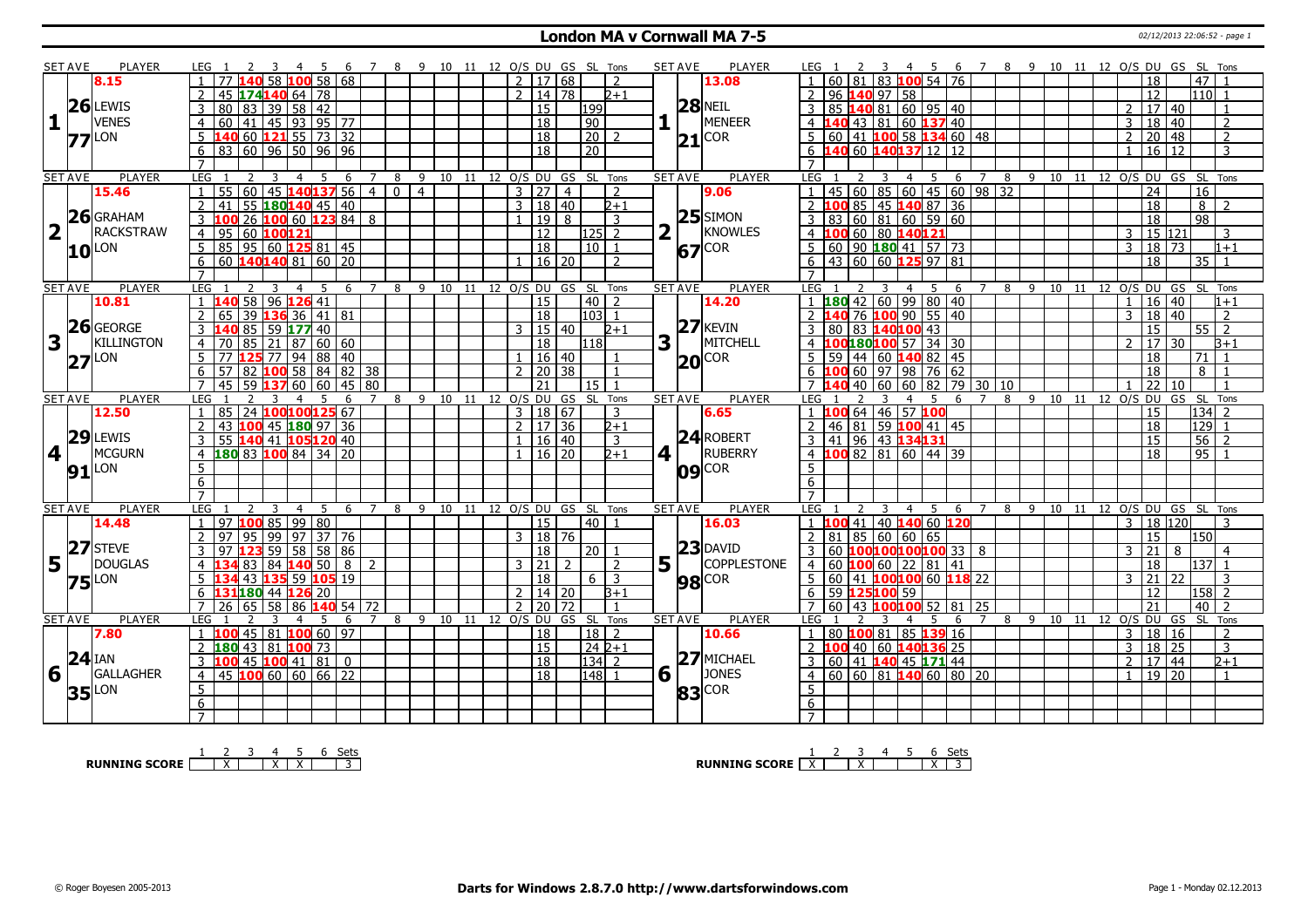### **London MA v Cornwall MA 7-5** 02/12/2013 22:06:52 - page 2

|                         | <b>SET AVE</b> | <b>PLAYER</b>       | LEG<br>45                                                                       | - 6<br>- 8          | - 9          |       |                             |         | 10 11 12 O/S DU GS SL Tons        |                    | <b>SET AVE</b><br><b>PLAYER</b> | 10 11 12 O/S DU GS SL Tons<br>4 5 6 7 8 9<br>LEG :                                                         |
|-------------------------|----------------|---------------------|---------------------------------------------------------------------------------|---------------------|--------------|-------|-----------------------------|---------|-----------------------------------|--------------------|---------------------------------|------------------------------------------------------------------------------------------------------------|
|                         |                | 7.92                | 59<br>L38 60 90 20                                                              |                     |              |       | 2   17   20                 |         | $\overline{2}$                    |                    | 12.35                           | 55 96 58 180 35<br>$ 20 1+1$<br>18                                                                         |
|                         |                |                     | L40 60 200 60<br>45<br>96                                                       |                     |              |       | $\mathbf{3}$                | 18 60   | 2                                 |                    |                                 | 00 41 65 97 96<br>15<br>102 <sub>1</sub>                                                                   |
|                         |                | $23$ CHRIS          | 99<br>45<br>$81$ 60                                                             |                     |              |       | 12                          |         | 216                               |                    | $24$ JEREMY                     | 35100 96 96 74<br>15 74<br>$\overline{2}$                                                                  |
| $\overline{\mathbf{z}}$ |                | <b>STEVENS</b>      | 43 58 57 97 81 74 16<br>59<br>$\overline{4}$                                    |                     |              |       | $\overline{24}$             |         | $\overline{16}$                   | 7                  | <b>CAMPE</b>                    | $\overline{24}$<br>60 100 98 140 79 18 4<br>$\overline{2}$<br>4 <sup>1</sup><br>$\mathcal{L}$<br>3<br>2    |
|                         |                |                     | 180 60<br>60 100                                                                |                     |              |       | 12                          |         | $ 101 2+1$                        |                    | $24^{\text{COR}}$               | 100140140 41 80<br>14 80<br>5.<br>2<br>3                                                                   |
|                         |                | $03$ <sup>LON</sup> | 40   97   45   40   59   45   57   38   10  <br>6<br>60                         |                     |              | 8     | $\overline{33}$             |         | $\overline{2}$                    |                    |                                 | LOO 81   40   42   45   57   60   36   8<br>$\overline{33}$<br>3<br>6<br>$24$ 8<br>8<br>$\overline{1}$     |
|                         |                |                     | $\overline{7}$                                                                  |                     |              |       |                             |         |                                   |                    |                                 |                                                                                                            |
|                         | <b>SET AVE</b> | <b>PLAYER</b>       | LEG                                                                             | 6                   | 9 10 11<br>8 |       |                             |         | 12 O/S DU GS SL Tons              | <b>SET AVE</b>     | <b>PLAYER</b>                   | <b>LEG</b><br>11<br>12 0/S DU GS SL<br>9<br>10<br>6<br>8<br>Tons                                           |
|                         |                | 11.56               | 66<br>58   43   85   39<br>$\overline{39}$<br>$\overline{41}$<br>$\overline{1}$ |                     |              |       | $\overline{21}$             |         | 130                               |                    | 11.97                           | 43 60 45 121 58 134 40<br>19 40<br>$\mathbf{1}$<br>$\mathbf{1}$<br>$\overline{2}$                          |
|                         |                |                     | 85 43 58 59 156<br>2<br>40<br>60                                                |                     |              |       | 3 21 156                    |         | -1                                |                    |                                 | 83 60 59 81 36 37<br>$\overline{2}$<br>21<br>  20   1                                                      |
|                         |                | 22 NICKY            | $\overline{3}$<br>$\overline{43}$<br>40 83<br>41                                |                     |              |       | 15                          |         | 154                               |                    | $22$ JOHN                       | 4010010013724<br>$\overline{3}$<br>  14   24<br>$\mathcal{L}$<br>$\overline{4}$                            |
| 8                       |                | <b>TURNER</b>       | 57 100 60 100 24 42 74<br>44<br>$\overline{4}$                                  |                     |              |       | $\sqrt{2}$   23   74        |         | $\overline{z}$                    | 8                  | MANN                            | LOO 28 41 81 45 100 58 40<br>$\overline{24}$<br>$8$   2<br>$4 \vert 1$                                     |
|                         | 67 LON         |                     | 5<br>64<br>85   60   180   52   20<br>40                                        |                     |              |       | $3 \ 21 \ 20$               |         | $1 + 1$                           |                    | $93$ COR                        | 81 60 41 81 45 59<br>18<br>134                                                                             |
|                         |                |                     | $140$ 60   41   39   46   58<br>6<br>45                                         |                     |              |       | $\overline{21}$             |         | $\overline{72}$<br>$\overline{1}$ |                    |                                 | 81 60 55 140 28 57 40 40<br> 24 40<br>6<br>3                                                               |
|                         |                |                     | $\overline{7}$<br>57<br>40 140 64<br>100                                        |                     |              |       | <b>17</b><br>$\overline{2}$ | 64      | 3                                 |                    |                                 | $41$   24   60   66   60<br>15<br>250                                                                      |
|                         | <b>SET AVE</b> | <b>PLAYER</b>       | <b>LEG</b>                                                                      | 6<br>8              |              |       | 9 10 11 12 O/S DU           | GS SL   | Tons                              |                    | <b>SET AVE</b><br><b>PLAYER</b> | 6<br>9<br>10 11 12 0/S DU GS<br>SL Tons<br>LEG<br>5<br>$\overline{7}$<br>8                                 |
|                         |                | 10.65               | $83$ 100 60 83 99 0 0<br>60                                                     |                     |              |       | $\overline{24}$             |         | 16<br>$\overline{1}$              |                    | 11.92                           | <b>40100</b> 64 29 60 31 38 23 16<br>$\overline{25}$<br>$\overline{16}$<br>1                               |
|                         |                |                     | 140100 11   60   97                                                             |                     |              |       | 18                          |         | $48$   2                          |                    |                                 | 85 100100 76 40<br>  16   40<br>3                                                                          |
|                         | 21             | <b>DAVID</b>        | $\overline{3}$<br>$45$ 59 100 52<br>85<br>60                                    |                     |              |       | 21 52                       |         | $\overline{z}$                    |                    | $21$ ROBERT                     | 60 81 95 130 35 34 30<br>21<br>3<br>36 <sup>1</sup>                                                        |
| 9                       |                | <b>ETHERINGTON</b>  | 45<br>60<br>82   60  <br>$\overline{4}$                                         | 2<br>$160$ $154$    |              |       | 24                          |         | 38<br>-1                          | 9                  | <b>JANE</b>                     | 22<br>60 <b>100 100</b> 44 36 30 10<br>l 10<br>3                                                           |
|                         | <b>55</b> LON  |                     | $5^{\circ}$<br>60<br>60 $100125$ 60 78                                          | 10 8                |              |       | $1 \mid 22 \mid$            | 8       | $\overline{2}$                    |                    | $15$ COR                        | 60   45   60   100   41   60   57   38<br>24<br>5<br>40                                                    |
|                         |                |                     | 6<br>43<br>80<br>40 100 84 55 83 16                                             |                     |              |       | $2$ 23 16                   |         | $\overline{1}$                    |                    |                                 | $\overline{129}$<br>60   40   60   41   30   81   60<br>21<br>6                                            |
|                         |                |                     | $\overline{7}$<br>60<br>$85 \, 100 \, 45 \, 60$<br>95.                          | 16   20   20        |              |       | $2 \mid 26 \mid 20$         |         | $\overline{1}$                    |                    |                                 | 36 43 60 85 68 101 17 6<br>27<br>2 <sup>1</sup><br>$\overline{7}$<br>83 <sub>1</sub>                       |
|                         | <b>SET AVE</b> | PLAYER              | <b>LEG</b><br>5                                                                 |                     | 9            | 10 11 | 12 0/S DU                   | GS      | SL Tons                           |                    | <b>SETAVE</b><br><b>PLAYER</b>  | 11 12 0/S DU<br>SL Tons<br>8<br>9 10<br>GS<br>LEG.<br>6                                                    |
|                         |                | 10.84               | 60<br>$45$ 58 <b>100</b> 40 62 18 18<br>$\overline{1}$                          |                     |              |       | $1 \mid 25 \mid 18$         |         | 2                                 |                    | 5.94                            | 00 60 28 59 85 96 33 20<br>$\boxed{20}$ $\boxed{1}$<br>24                                                  |
|                         |                |                     | $\overline{45}$<br>$\overline{2}$<br>81<br>95 100 125 35 20                     |                     |              |       | $3 \mid 21 \mid 20$         |         | 2                                 |                    |                                 | $60$ 22 45 60 60 100114<br>$\overline{21}$<br>$40$   2<br>$\mathcal{L}$                                    |
|                         |                | $ 25 $ TONY         | 3<br>55 <b>140</b> 66 <b>139</b> 16<br>85                                       |                     |              |       | $2 \mid 17 \mid 16$         |         | $\overline{z}$                    |                    | $23$ MATT                       | $3\ \ 100\ \ 60\ \ 180\ \ 64\ \ 77$<br>15<br>20 2+1                                                        |
| <b>10</b> LOME          |                | HAMIT               | $100140140$ 45 76<br>$\overline{4}$                                             |                     |              |       | $3 \mid 15 \mid 76$         |         | 3                                 | .O I               | KNOWLES                         | $60$ 95 59 54 97<br>136<br>$\overline{4}$<br>15                                                            |
|                         |                | 69 LON              | $\overline{5}$                                                                  |                     |              |       |                             |         |                                   |                    | <b>84</b> COR                   | 5 <sup>7</sup>                                                                                             |
|                         |                |                     | $\overline{6}$                                                                  |                     |              |       |                             |         |                                   |                    |                                 | $\overline{6}$                                                                                             |
|                         |                |                     | $\overline{7}$                                                                  |                     |              |       |                             |         |                                   |                    |                                 | $\overline{7}$                                                                                             |
|                         | <b>SET AVE</b> | <b>PLAYER</b>       | <b>LEG</b>                                                                      | $\overline{7}$<br>8 |              |       |                             |         | 9 10 11 12 O/S DU GS SL Tons      |                    | <b>SET AVE</b><br><b>PLAYER</b> | LEG<br>12 O/S DU GS SL Tons<br>89<br>10 11<br>6<br>$\overline{7}$                                          |
|                         |                | 16.42               | 58 60 140 15<br>83<br>$\overline{1}$                                            |                     |              |       | 18                          |         | 5 <sup>1</sup><br>$\overline{2}$  |                    | 15.63                           | 60 180 100 41 100 10 10<br>3<br>$ 21\rangle$<br>  10<br>$3 + 1$                                            |
|                         |                |                     | $96$   43   15   10<br>$\overline{2}$<br>L80 60<br>97                           |                     |              |       | 19 10                       |         | $1 + 1$                           |                    |                                 | $8\sqrt{3}$<br>LOO1OO 43 140 99   11<br>18                                                                 |
|                         |                | $28$ CONAN          | LOO 40<br>60                                                                    |                     |              |       | 2                           | 14 60   | B+1                               |                    | $25$ BRIAN                      | 80<br>60<br>$81$ 60 140 80<br>15                                                                           |
| 11+                     |                | WHITEHEAD           | $\overline{4}$<br>60                                                            |                     |              |       |                             | 19 10   | 3+1                               | .1∏                | <b>JONES</b>                    | 18<br>131<br>$\overline{4}$<br>43 140 45 60 41 41                                                          |
|                         | <b>98</b> LON  |                     | 83 100 85 99<br>5<br>60                                                         |                     |              |       | 15                          |         | 74<br>$\mathbf{1}$                |                    | 65 COR                          | 17 52<br>26 60 100140123 52<br>$\overline{2}$<br>3                                                         |
|                         |                |                     | 121 60 180 83 17 40<br>6                                                        |                     |              |       | 16 40                       |         | 2+1                               |                    |                                 | 15<br>6 $100$ 45 92 100 45<br>$119$ 2                                                                      |
|                         |                |                     | $\overline{7}$                                                                  |                     |              |       |                             |         |                                   |                    |                                 | $\overline{7}$                                                                                             |
|                         | <b>SET AVE</b> | PLAYER              | LEG                                                                             | 6                   | 9<br>8<br>10 | 11    | 12 O/S DU                   | GS SL   | Tons                              | <b>SET AVE</b>     | <b>PLAYER</b>                   | LEG<br>12 O/S DU GS SL<br>6<br>8<br>$\mathsf{q}$<br>10<br>11<br>Tons                                       |
|                         |                | 18.62               | 60<br>60 I<br>41                                                                | 60 60 100100        |              |       | 21                          |         | 20 <br>$\overline{2}$             |                    | 16.34                           | 83 140 60 52 60 74 32<br>19<br> 32 <br>$\overline{1}$                                                      |
|                         |                |                     | $\overline{48}$<br>95 140 53 30<br>$\overline{2}$                               |                     |              |       | $\overline{18}$             |         | $10\overline{2}$                  |                    |                                 | 41 60 100100 60 100 40<br>$ 19\rangle$<br>$\overline{40}$<br>$\mathbf{3}$<br>$\mathcal{L}$<br>$\mathbf{1}$ |
|                         |                | $27$ JASON          | 60<br>$140$ 45 $140$ 16<br>3                                                    |                     |              |       |                             | 16   16 | 3                                 |                    | $27$ NEIL                       | 5 61 100100 59<br>15<br>$56$ 3<br>3 <sub>1</sub>                                                           |
| 12 <sub>1</sub>         |                | GALLAGHER           | 96 100 180 25<br>$\overline{4}$                                                 |                     |              |       | $2 \mid 14 \mid 25$         |         | B+1                               | $2^{\overline{1}}$ | <b>DUDBRIDGE</b>                | 15<br>$52 \mid 3$<br>LOO125 85 100 39<br>$4 \vert 1$                                                       |
|                         | 31             | <b>LON</b>          | 5<br>$\overline{58}$<br>60<br>95 100100 88                                      |                     |              |       | 3   18   88                 |         | 2                                 |                    | <b>06</b> COR                   | 00 79 81 45 44<br>15<br> 152 1<br>5 b                                                                      |
|                         |                |                     | 100 <mark>100</mark> 100 60 40 84<br>6                                          |                     |              |       | 18                          |         | $\vert 17 \vert 3$                |                    |                                 | $6$ <b>125</b> 96 81 81 80 30 8<br>198<br>$\overline{1}$<br>$\overline{1}$                                 |
|                         |                |                     | l 66 l<br>  93 <b> 137</b>   60   0<br>$\overline{7}$<br>44 I                   |                     |              |       | $\overline{18}$             |         | l101 l                            |                    |                                 | 18 48<br>66 68 100100119 48<br>२<br>3                                                                      |
|                         |                |                     |                                                                                 |                     |              |       |                             |         |                                   |                    |                                 |                                                                                                            |

| . .<br>$\sim$                                                                          | ،tمC<br>.                                                                |
|----------------------------------------------------------------------------------------|--------------------------------------------------------------------------|
| <b>RUNNING SCORE</b>                                                                   | <b>RUNNING SCORE</b><br>$\ddot{\phantom{1}}$<br>$\overline{\phantom{a}}$ |
| I OP:<br><b>MA</b><br>MA <sub>0</sub><br>AcGurn 29.91<br>_ondon<br>ewis<br><b>IYIA</b> | 28.21<br>10P<br>· Neil Meneer<br>vall MA<br>Corr                         |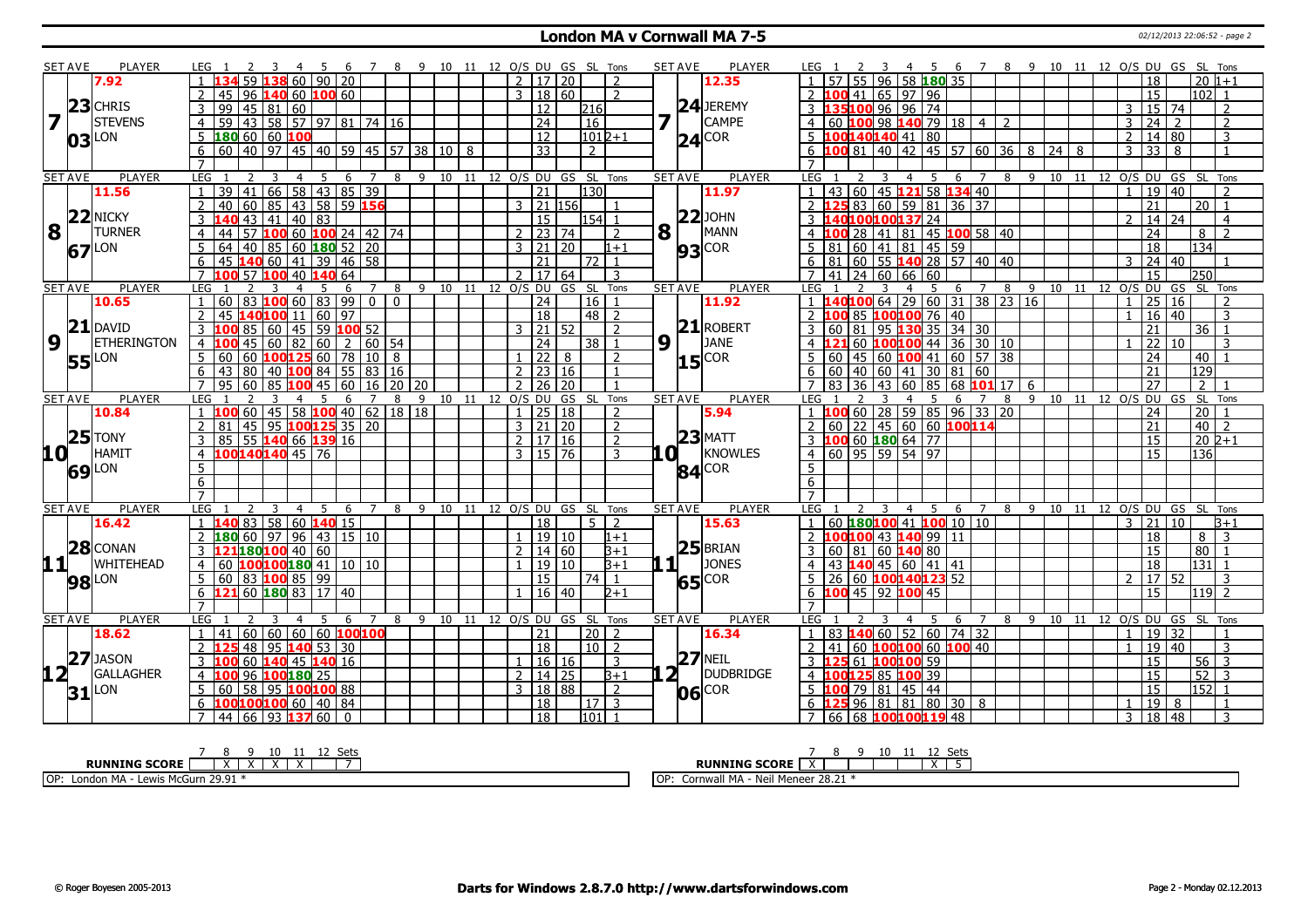## **London MA**

## **Cornwall MA**

| <b>PLAYER</b>            |    | W/Liwonilost | <b>AVE</b> | <b>TAVE</b> | <b>POINTS DARTS TONS TON+1180</b> |                 |    |      |    | <b>TONS</b> | <b>IPLAYER</b>           |    | W/Liwonilost | <b>AVE</b> |       | TAVE POINTS DARTS TONS TON+ 180 |                  |    |  | <b>TONS</b> |
|--------------------------|----|--------------|------------|-------------|-----------------------------------|-----------------|----|------|----|-------------|--------------------------|----|--------------|------------|-------|---------------------------------|------------------|----|--|-------------|
| <b>Lewis Venes</b>       |    |              | 26.77      | 8.15        | 2677                              | 100             |    |      |    | $6 + 1$     | <b>Neil Meneer</b>       |    |              | 28.2       | 13.08 | 2849                            | 101              |    |  | $10 + 0$    |
| Graham Rackstraw         |    |              | 26.10 l    | 15.46       | 2871                              | 1101            |    |      |    | $12 + .$    | <b>Simon Knowles</b>     |    |              | 25.67      | 9.06  | 2849                            |                  |    |  | 7+1         |
| <b>George Killington</b> |    |              | 26.27      | 12.58       | 3231                              | 123             |    |      |    | $8 + 1$     | Kevin Mitchell           |    |              | 27.20      | 14.20 | 3373                            | 124              |    |  | $11+2$      |
| <b>Lewis McGurn</b>      |    |              | 29.91      | 12.50       | 2004                              | 67              |    |      |    | $10+2$      | Robert Ruberry           |    |              | 24.09      | 6.65  | 1590                            | 66               |    |  | $6 + 0$     |
| <b>Steve Douglas</b>     |    |              | 27.75      | 14.48       | 3441                              | 124             |    |      |    | $11 + 1$    | <b>David Copplestone</b> |    |              | 23.98      | 16.03 | 3022                            | 126              | 14 |  | $15 + 0$    |
| <b>Ian Gallagher</b>     |    |              | 24.35      | 7.80        | 1680                              | 69              |    |      |    | $7 + 1$     | Michael Jones            |    |              | 27.83      | 10.66 | 2004                            | 72 <sub>1</sub>  |    |  | $8 + 1$     |
| <b>Chris Stevens</b>     |    |              | 23.03      | 7.92.       | 2671                              | 116             |    |      |    | $6 + 1$     | Jeremy Campe             |    |              | 24.24      | 12.35 | 2884                            | 119              |    |  | $10 + 1$    |
| <b>Nicky Turner</b>      |    |              | 22.67      | 1.56        | 3151                              | 139             |    |      |    | $9 + 1$     | John Mann                |    |              | 22.93      | 11.97 | 3095                            | 135              | 8  |  | $10 + 0$    |
| David Etherington        |    |              | 21.55      | 10.65       | 3405                              | 158             |    |      |    | $10 + 0$    | Robert Jane              |    |              | 21.15      | 11.92 | 3300                            | 156              | 10 |  | $11+0$      |
| <b>Tony Hamit</b>        |    |              | 25.69      | 10.84       | 2004                              | 78 <sup>1</sup> |    |      |    | $9 + 0$     | Matt Knowles             |    |              | 23.84      | 5.94  | 1788                            | 75               |    |  | $5 + 1$     |
| Conan Whitehead          |    |              | 28.98      | 16.42       | 2927                              | 101             |    |      |    | $12 + 4$    | <b>Brian Jones</b>       |    |              | 25.65      | 15.63 | 2668                            | 104 <sub>1</sub> | 8  |  | 13+1        |
| Jason Gallagher          |    |              | 27.31      | 18.62       | 3359                              | 123             |    |      |    | $16+$       | Neil Dudbridge           |    |              | 27.06      | 16.34 | 3247                            | 120              | 14 |  | $15 + 0$    |
| <b>TOTALS</b>            | 38 | 33           | 25.55      |             | 33421                             | 1308            | 76 | 28 I | 12 |             | 116+14 TOTALS            | 33 | 38           | 24.96      |       | 32669                           | 1309             | 88 |  | $121 + 7$   |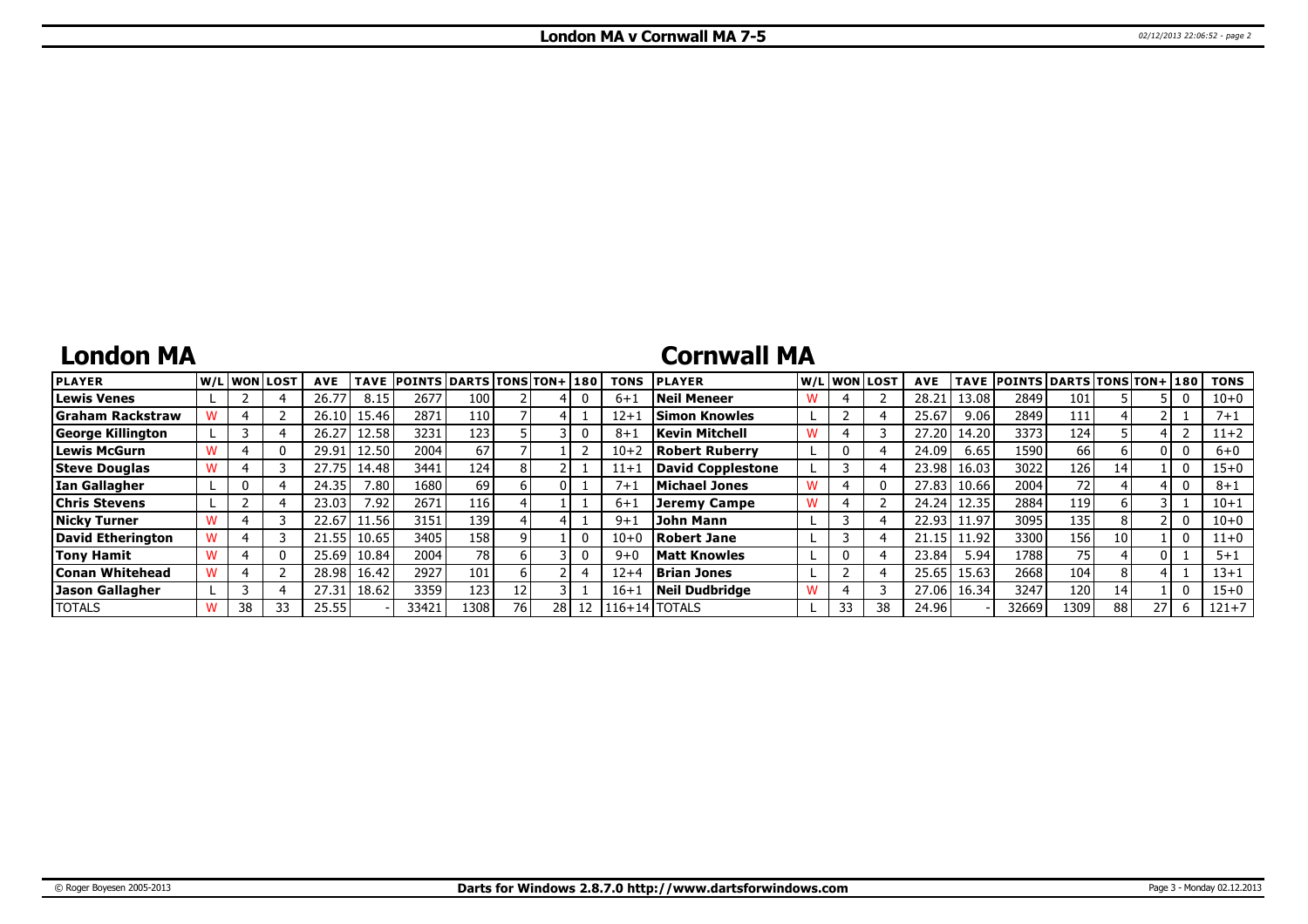### **London WA v Cornwall WA 0-6** 02/12/2013 22:06:32 - page 1

|                         | <b>SET AVE</b> | PLAYER              | LEG 1               |                                                |    |                | 45             |                                                              |   |                |   | 7 8 9 10 11 12 O/S DU GS SL Tons                                   |             |   |                 |                     |                              |                                    | <b>SET AVE</b> |                       | <b>PLAYER</b>  | LEG 1                                      |                                                                                    | $\overline{\mathbf{3}}$ |                | 4 5                                                                                         |         |     |   |                |                |          |          |                     |                     | 6 7 8 9 10 11 12 O/S DU GS SL Tons     |    |                |
|-------------------------|----------------|---------------------|---------------------|------------------------------------------------|----|----------------|----------------|--------------------------------------------------------------|---|----------------|---|--------------------------------------------------------------------|-------------|---|-----------------|---------------------|------------------------------|------------------------------------|----------------|-----------------------|----------------|--------------------------------------------|------------------------------------------------------------------------------------|-------------------------|----------------|---------------------------------------------------------------------------------------------|---------|-----|---|----------------|----------------|----------|----------|---------------------|---------------------|----------------------------------------|----|----------------|
|                         |                | 6.25                |                     |                                                |    |                |                | 60 41 125 37 44 54                                           |   |                |   |                                                                    |             |   | 21              |                     | $40$   2                     |                                    |                |                       | 3.23           |                                            |                                                                                    |                         |                | 43 50 95 83 58 40 32                                                                        |         |     |   |                |                |          |          |                     | 22 32               |                                        |    |                |
|                         |                |                     |                     | 81                                             |    |                |                | 85   <mark>100</mark> 26   25   40   <mark>100</mark> 36   4 |   |                |   |                                                                    |             |   | $\overline{27}$ |                     | $4 \mid 2$                   |                                    |                |                       |                | 2 <sub>1</sub>                             | 39 44 39 100 80 123 53 3 20                                                        |                         |                |                                                                                             |         |     |   |                |                |          |          |                     | $2 \mid 26 \mid 20$ |                                        |    | 2              |
|                         |                | $20$ <b>KERRY</b>   | $\mathsf{3}$        | $52$ 60 60 81 100 40 100 6                     |    |                |                |                                                              |   |                |   |                                                                    |             |   | $\overline{24}$ |                     | $2\sqrt{2}$                  |                                    |                |                       | $20$ KATHERINE |                                            | 3 31 40 11 85 39 76 85 58 76                                                       |                         |                |                                                                                             |         |     |   |                |                |          |          |                     | $3 \mid 27 \mid 76$ |                                        |    |                |
| $\mathbf{1}$            |                | <b>SIMMONS</b>      | $\overline{4}$      |                                                |    |                |                |                                                              |   |                |   |                                                                    |             |   |                 |                     |                              |                                    |                |                       | GILL           | $\overline{4}$                             |                                                                                    |                         |                |                                                                                             |         |     |   |                |                |          |          |                     |                     |                                        |    |                |
|                         |                |                     | $\overline{5}$      |                                                |    |                |                |                                                              |   |                |   |                                                                    |             |   |                 |                     |                              |                                    |                |                       |                | $\overline{5}$                             |                                                                                    |                         |                |                                                                                             |         |     |   |                |                |          |          |                     |                     |                                        |    |                |
|                         |                | $24$ LON            | $\overline{6}$      |                                                |    |                |                |                                                              |   |                |   |                                                                    |             |   |                 |                     |                              |                                    |                |                       | $04$ COR       | 6                                          |                                                                                    |                         |                |                                                                                             |         |     |   |                |                |          |          |                     |                     |                                        |    |                |
|                         |                |                     | $\overline{7}$      |                                                |    |                |                |                                                              |   |                |   |                                                                    |             |   |                 |                     |                              |                                    |                |                       |                | $\overline{7}$                             |                                                                                    |                         |                |                                                                                             |         |     |   |                |                |          |          |                     |                     |                                        |    |                |
|                         | <b>SET AVE</b> | <b>PLAYER</b>       | LEG                 | 2                                              |    | 3              | $\overline{4}$ | 5                                                            | 6 | 7              | 8 |                                                                    |             |   |                 |                     |                              | 9 10 11 12 O/S DU GS SL Tons       | <b>SET AVE</b> |                       | <b>PLAYER</b>  | LEG                                        | 2                                                                                  | 3                       | 4              | 5                                                                                           | 6       | 7   | 8 | -9             |                |          |          |                     |                     | 10 11 12 0/S DU GS SL Tons             |    |                |
|                         |                | 3.80                | $\mathbf{1}$        | $\overline{36}$<br>55                          | 28 |                |                | 85 30 43 50 60                                               |   |                |   |                                                                    |             |   | $\overline{24}$ |                     | 114                          |                                    |                |                       | 2.00           |                                            | 100 41 85 30 100 13 40 92<br>41 77 60 85 45 87 45 45 16<br>52 81 60 60 22 40 27 90 |                         |                |                                                                                             |         |     |   |                |                |          |          | $3 \mid 24 \mid 92$ |                     |                                        |    | $\overline{2}$ |
|                         |                |                     | $\overline{2}$      | 85                                             |    |                |                | 60   28   43   <mark>180</mark> 30   30   0                  |   |                |   |                                                                    |             |   | $\sqrt{24}$     |                     | l 45 l1+1                    |                                    |                |                       |                | $\mathcal{L}$                              |                                                                                    |                         |                |                                                                                             |         |     |   |                |                |          |          | $\mathbf{1}$        | 25 16               |                                        |    |                |
|                         |                | $17$ KELLY          | $\mathbf{3}$        | 40                                             |    |                |                | 26 100 21 80 100 36 40 58                                    |   |                |   |                                                                    |             |   |                 | $3 \mid 27 \mid 58$ |                              | $\overline{z}$                     |                |                       | <b>19</b> SUE  | 3 <sup>1</sup>                             |                                                                                    |                         |                |                                                                                             |         |     |   |                |                |          |          |                     | $\overline{24}$     |                                        | 69 |                |
| $\overline{2}$          |                | <b>BOBBY</b>        | $\overline{4}$      | 41 17 60 60 41 26 55 45                        |    |                |                |                                                              |   |                |   |                                                                    |             |   | 24              |                     | 156                          |                                    |                |                       | SHEPHERD       |                                            | 4 85 40 60 55 52 39 60 78 32                                                       |                         |                |                                                                                             |         |     |   |                |                |          |          | $3 \mid 27 \mid 32$ |                     |                                        |    |                |
|                         |                |                     |                     |                                                |    |                |                |                                                              |   |                |   |                                                                    |             |   |                 |                     |                              |                                    |                |                       |                | 5 <sup>5</sup>                             |                                                                                    |                         |                |                                                                                             |         |     |   |                |                |          |          |                     |                     |                                        |    |                |
|                         | 06             | LON                 | 5 <sub>1</sub><br>6 |                                                |    |                |                |                                                              |   |                |   |                                                                    |             |   |                 |                     |                              |                                    |                |                       | $35$ COR       | 6                                          |                                                                                    |                         |                |                                                                                             |         |     |   |                |                |          |          |                     |                     |                                        |    |                |
|                         |                |                     | $\overline{7}$      |                                                |    |                |                |                                                              |   |                |   |                                                                    |             |   |                 |                     |                              |                                    |                |                       |                | $\overline{7}$                             |                                                                                    |                         |                |                                                                                             |         |     |   |                |                |          |          |                     |                     |                                        |    |                |
|                         |                |                     |                     |                                                |    |                |                |                                                              |   |                |   |                                                                    |             |   |                 |                     |                              |                                    |                |                       |                |                                            |                                                                                    |                         |                |                                                                                             |         |     |   |                |                |          |          |                     |                     |                                        |    |                |
|                         | <b>SET AVE</b> | <b>PLAYER</b>       | LEG                 |                                                | -3 |                | $\overline{4}$ | 5                                                            | 6 | $\overline{7}$ | 8 |                                                                    |             |   |                 |                     |                              | 9 10 11 12 0/S DU GS SL Tons       | <b>SET AVE</b> |                       | PLAYER         | LEG                                        |                                                                                    | $\overline{3}$          | $\overline{4}$ | 5                                                                                           |         | 6 7 | 8 | $\overline{9}$ |                |          |          |                     |                     | 10 11 12 O/S DU GS SL Tons             |    |                |
|                         |                | 3.00                | $\overline{1}$      | 81<br>41                                       |    |                |                | 45 <b>100</b> 41 21 28 42 23                                 |   |                |   |                                                                    |             |   | 27              |                     | $\overline{79 1}$            |                                    |                |                       | 2.00           |                                            | 22                                                                                 |                         |                | 00   45   60   45   43   81   81   32   32<br>  45   45   44   100   45   83   18   20   20 |         |     |   |                |                |          |          | $\mathcal{E}$       | $30\overline{)32}$  |                                        |    |                |
|                         |                | $15$ DEE            | $\overline{2}$      | 60 45 60 41 100 41 45 36 35 19                 |    |                |                |                                                              |   |                |   |                                                                    |             |   | $\overline{30}$ |                     | $\boxed{19}$ $\boxed{1}$     |                                    |                |                       | <b>15</b> ANNA | $2 \mid 81$                                |                                                                                    |                         |                |                                                                                             |         |     |   |                |                |          |          | $\overline{1}$      | 28 20               |                                        |    | $\overline{1}$ |
|                         |                |                     | 3                   | 85                                             |    |                |                |                                                              |   |                |   | 60   25   60   100   82   49   20   0   10   0                     |             | 6 | 36              |                     | $4 \mid 1$                   |                                    |                |                       |                | $\overline{3}$ 100 22 24 41 85 22 85 70 44 |                                                                                    |                         |                |                                                                                             |         |     |   |                | $\overline{0}$ | $\Omega$ | $\Omega$ | $\mathcal{L}$       | $\overline{38}$     | $\mathsf{R}$                           |    | $\overline{1}$ |
| 3                       | $\mathbf{L}$   | <b>BELCHER</b>      | $\overline{4}$      |                                                |    |                |                |                                                              |   |                |   |                                                                    |             |   |                 |                     |                              |                                    | 3              |                       | JOHNSON        | $\overline{4}$                             |                                                                                    |                         |                |                                                                                             |         |     |   |                |                |          |          |                     |                     |                                        |    |                |
|                         |                | 06 LON              | 5                   |                                                |    |                |                |                                                              |   |                |   |                                                                    |             |   |                 |                     |                              |                                    |                |                       | 66 COR         | $\overline{5}$                             |                                                                                    |                         |                |                                                                                             |         |     |   |                |                |          |          |                     |                     |                                        |    |                |
|                         |                |                     | 6                   |                                                |    |                |                |                                                              |   |                |   |                                                                    |             |   |                 |                     |                              |                                    |                |                       |                | 6                                          |                                                                                    |                         |                |                                                                                             |         |     |   |                |                |          |          |                     |                     |                                        |    |                |
|                         |                |                     | $\overline{7}$      |                                                |    |                |                |                                                              |   |                |   |                                                                    |             |   |                 |                     |                              |                                    |                |                       |                |                                            |                                                                                    |                         |                |                                                                                             |         |     |   |                |                |          |          |                     |                     |                                        |    |                |
|                         | <b>SET AVE</b> | <b>PLAYER</b>       | <b>LEG</b>          |                                                |    | $\overline{3}$ | $\overline{4}$ | 5                                                            |   |                |   |                                                                    |             |   |                 |                     |                              | 6 7 8 9 10 11 12 0/S DU GS SL Tons | <b>SET AVE</b> |                       | <b>PLAYER</b>  | LEG 1                                      |                                                                                    |                         |                |                                                                                             |         |     |   |                |                |          |          |                     |                     |                                        |    |                |
|                         |                | 1.00                |                     | 95                                             |    |                |                |                                                              |   |                |   | $45 \mid 60 \mid 85 \mid 40 \mid 60 \mid 96 \mid 16 \mid 2 \mid 0$ |             |   | 30              |                     | $\overline{2}$               |                                    |                |                       | 2.00           |                                            | 30 <sup>1</sup><br>$\overline{7}$                                                  |                         |                |                                                                                             |         |     |   |                |                |          |          |                     |                     |                                        |    |                |
|                         |                |                     | 2                   | 25                                             |    |                |                | 28 60 80 43 60 86 24 55                                      |   |                |   |                                                                    | $1 \mid 19$ |   | 33              |                     | $\overline{20}$              |                                    |                |                       |                |                                            |                                                                                    |                         |                | 26 24 100 40 45 43 60 60 50 0                                                               |         |     |   |                |                |          | 32       | $\sqrt{2}$          | 35                  | 32                                     |    | $\overline{1}$ |
|                         |                | $15$ SUSAN          | $\overline{3}$      | 85 40 41 60 29 100 40 34 32 20                 |    |                |                |                                                              |   |                |   |                                                                    |             |   | $\overline{30}$ |                     | $\overline{20}$              |                                    |                |                       | 15 TERESA      | $\overline{3}$                             | 85 60 60 45 43 11 81 28 72 16                                                      |                         |                |                                                                                             |         |     |   |                |                |          |          | $3 \mid 30 \mid 16$ |                     |                                        |    |                |
| $\overline{\mathbf{4}}$ |                | HOLT                | 4                   |                                                |    |                |                |                                                              |   |                |   |                                                                    |             |   |                 |                     |                              |                                    | $\vert$        |                       | BROOKSHAW      | $\overline{4}$                             |                                                                                    |                         |                |                                                                                             |         |     |   |                |                |          |          |                     |                     |                                        |    |                |
|                         |                | $71$ <sup>LON</sup> | $\overline{5}$      |                                                |    |                |                |                                                              |   |                |   |                                                                    |             |   |                 |                     |                              |                                    |                |                       | $99$ COR       | $\overline{5}$                             |                                                                                    |                         |                |                                                                                             |         |     |   |                |                |          |          |                     |                     |                                        |    |                |
|                         |                |                     | $6 \overline{6}$    |                                                |    |                |                |                                                              |   |                |   |                                                                    |             |   |                 |                     |                              |                                    |                |                       |                | 6                                          |                                                                                    |                         |                |                                                                                             |         |     |   |                |                |          |          |                     |                     |                                        |    |                |
|                         |                |                     | $\overline{7}$      |                                                |    |                |                |                                                              |   |                |   |                                                                    |             |   |                 |                     |                              |                                    |                |                       |                | $\overline{7}$                             |                                                                                    |                         |                |                                                                                             |         |     |   |                |                |          |          |                     |                     |                                        |    |                |
|                         | <b>SET AVE</b> | <b>PLAYER</b>       | LEG                 |                                                |    |                | $\overline{4}$ | 5                                                            | 6 | $\overline{7}$ | 8 |                                                                    |             |   |                 |                     | 9 10 11 12 0/S DU GS SL Tons |                                    | <b>SET AVE</b> |                       | <b>PLAYER</b>  | LEG                                        |                                                                                    |                         | $\overline{4}$ |                                                                                             | 5 6 7 8 |     |   |                |                |          |          |                     |                     | 9 10 11 12 0/S DU GS SL Tons           |    |                |
|                         |                | 3.00                | $\mathbf{1}$        | 100 32   41   25 <mark>100</mark> 60   47   56 |    |                |                |                                                              |   |                |   |                                                                    |             |   | 24              |                     | $40$   2                     |                                    |                |                       | 4.80           |                                            | 81                                                                                 |                         |                | $ 41 22$ <b>140</b> 66 45 66 0                                                              |         |     |   | $ 40\rangle$   |                |          |          | $\mathbf{1}$        | 25                  | 40                                     |    | $\overline{1}$ |
|                         |                |                     | $2^{\circ}$         | 60                                             |    |                |                | $61$ 100 60 60 60 45                                         |   |                |   |                                                                    |             |   | 21              |                     | 5511                         |                                    |                |                       |                |                                            | 2 100 41 81 45 140 79 15                                                           |                         |                |                                                                                             |         |     |   |                |                |          |          | $\mathbf{3}$        | $\overline{21}$     | 15                                     |    | 2              |
|                         |                | 19 TAMMY            | 3                   | 41 41 41 60 60 60 26 60 96                     |    |                |                |                                                              |   |                |   |                                                                    |             |   | $\overline{27}$ |                     | $\sqrt{16}$                  |                                    |                |                       | $20$ CLAIRE    |                                            | 3 45 26 39 100 41 40 66 43 81 20                                                   |                         |                |                                                                                             |         |     |   |                |                |          |          | $\mathcal{P}$       | 29   20             |                                        |    | $\overline{1}$ |
| 5                       |                | MACKENZIE           | $\overline{4}$      |                                                |    |                |                |                                                              |   |                |   |                                                                    |             |   |                 |                     |                              |                                    |                | $5\vert$ <sup>T</sup> | <b>IRONS</b>   | $\overline{4}$                             |                                                                                    |                         |                |                                                                                             |         |     |   |                |                |          |          |                     |                     |                                        |    |                |
|                         | 33             | <b>LON</b>          | $\overline{5}$      |                                                |    |                |                |                                                              |   |                |   |                                                                    |             |   |                 |                     |                              |                                    |                |                       | $04$ COR       | $\overline{5}$                             |                                                                                    |                         |                |                                                                                             |         |     |   |                |                |          |          |                     |                     |                                        |    |                |
|                         |                |                     | $\overline{6}$      |                                                |    |                |                |                                                              |   |                |   |                                                                    |             |   |                 |                     |                              |                                    |                |                       |                | 6                                          |                                                                                    |                         |                |                                                                                             |         |     |   |                |                |          |          |                     |                     |                                        |    |                |
|                         |                |                     | $\overline{7}$      |                                                |    |                |                |                                                              |   |                |   |                                                                    |             |   |                 |                     |                              |                                    |                |                       |                | $\overline{7}$                             |                                                                                    |                         |                |                                                                                             |         |     |   |                |                |          |          |                     |                     |                                        |    |                |
|                         | <b>SET AVE</b> | <b>PLAYER</b>       | LEG                 |                                                |    | 3              | $\overline{4}$ | 5                                                            |   | 6 7            |   | 8 9 10 11 12 O/S DU GS SL Tons                                     |             |   |                 |                     |                              |                                    | <b>SET AVE</b> |                       | <b>PLAYER</b>  | LEG <sub>1</sub>                           |                                                                                    | 3                       |                |                                                                                             |         |     |   |                |                |          |          |                     |                     | 4 5 6 7 8 9 10 11 12 O/S DU GS SL Tons |    |                |
|                         |                | 4.21                | $\mathbf{1}$        | 55 41 100 85 100 60 40                         |    |                |                |                                                              |   |                |   |                                                                    |             |   | 21              |                     | 20   2                       |                                    |                |                       | 5.05           | $\overline{1}$                             | $25 \mid 82 \mid 140 \mid 60 \mid 60 \mid 94 \mid 40$                              |                         |                |                                                                                             |         |     |   |                |                |          |          | 3   21              |                     | 40                                     |    | $\overline{1}$ |
|                         |                |                     | $\overline{2}$      | 60                                             |    |                |                | $52$ 85 100 80 24                                            |   |                |   |                                                                    |             |   | <sup>18</sup>   |                     | 100                          | $\overline{1}$                     |                |                       |                |                                            | 2 125 43 29 70 45 99 90                                                            |                         |                |                                                                                             |         |     |   |                |                |          |          | $\overline{3}$      | 21                  | 90                                     |    | $\mathbf{1}$   |
|                         |                | $21$ LYNDA          | 3                   | $28$ <b>121</b> 60   41   45   60              |    |                |                |                                                              |   |                |   |                                                                    |             |   | 18              |                     | $ 146 $ 1                    |                                    |                |                       | $25$ NICOLA    |                                            | 3   95   60   60   100140   46                                                     |                         |                |                                                                                             |         |     |   |                |                |          |          | 3 18 46             |                     |                                        |    | $\overline{2}$ |
| 6                       |                | <b>BIONDINI</b>     | $\overline{4}$      |                                                |    |                |                |                                                              |   |                |   |                                                                    |             |   |                 |                     |                              |                                    |                | $6\sqrt{ }$           | <b>FURSE</b>   | $\overline{4}$                             |                                                                                    |                         |                |                                                                                             |         |     |   |                |                |          |          |                     |                     |                                        |    |                |
|                         |                |                     | $\overline{5}$      |                                                |    |                |                |                                                              |   |                |   |                                                                    |             |   |                 |                     |                              |                                    |                |                       | <b>COR</b>     | $\overline{5}$                             |                                                                                    |                         |                |                                                                                             |         |     |   |                |                |          |          |                     |                     |                                        |    |                |
|                         |                | <b>70</b> LON       | 6                   |                                                |    |                |                |                                                              |   |                |   |                                                                    |             |   |                 |                     |                              |                                    |                | 05                    |                | 6                                          |                                                                                    |                         |                |                                                                                             |         |     |   |                |                |          |          |                     |                     |                                        |    |                |
|                         |                |                     | $\overline{ }$      |                                                |    |                |                |                                                              |   |                |   |                                                                    |             |   |                 |                     |                              |                                    |                |                       |                |                                            |                                                                                    |                         |                |                                                                                             |         |     |   |                |                |          |          |                     |                     |                                        |    |                |
|                         |                |                     |                     |                                                |    |                |                |                                                              |   |                |   |                                                                    |             |   |                 |                     |                              |                                    |                |                       |                |                                            |                                                                                    |                         |                |                                                                                             |         |     |   |                |                |          |          |                     |                     |                                        |    |                |

| ∕†مک<br>ັບປະ               | ٠at<br>ັບປະ                                                       |
|----------------------------|-------------------------------------------------------------------|
| <b>SCOR</b><br>TNC<br>ขม   | <b>RUNNING SCORE</b><br>$\ddot{\phantom{1}}$<br>$\cdot$           |
| OP.<br>London WA<br>- None | 25.05<br>'' WA<br>Nicola .<br>TOP.<br><b>Furse</b><br>Cornwa<br>. |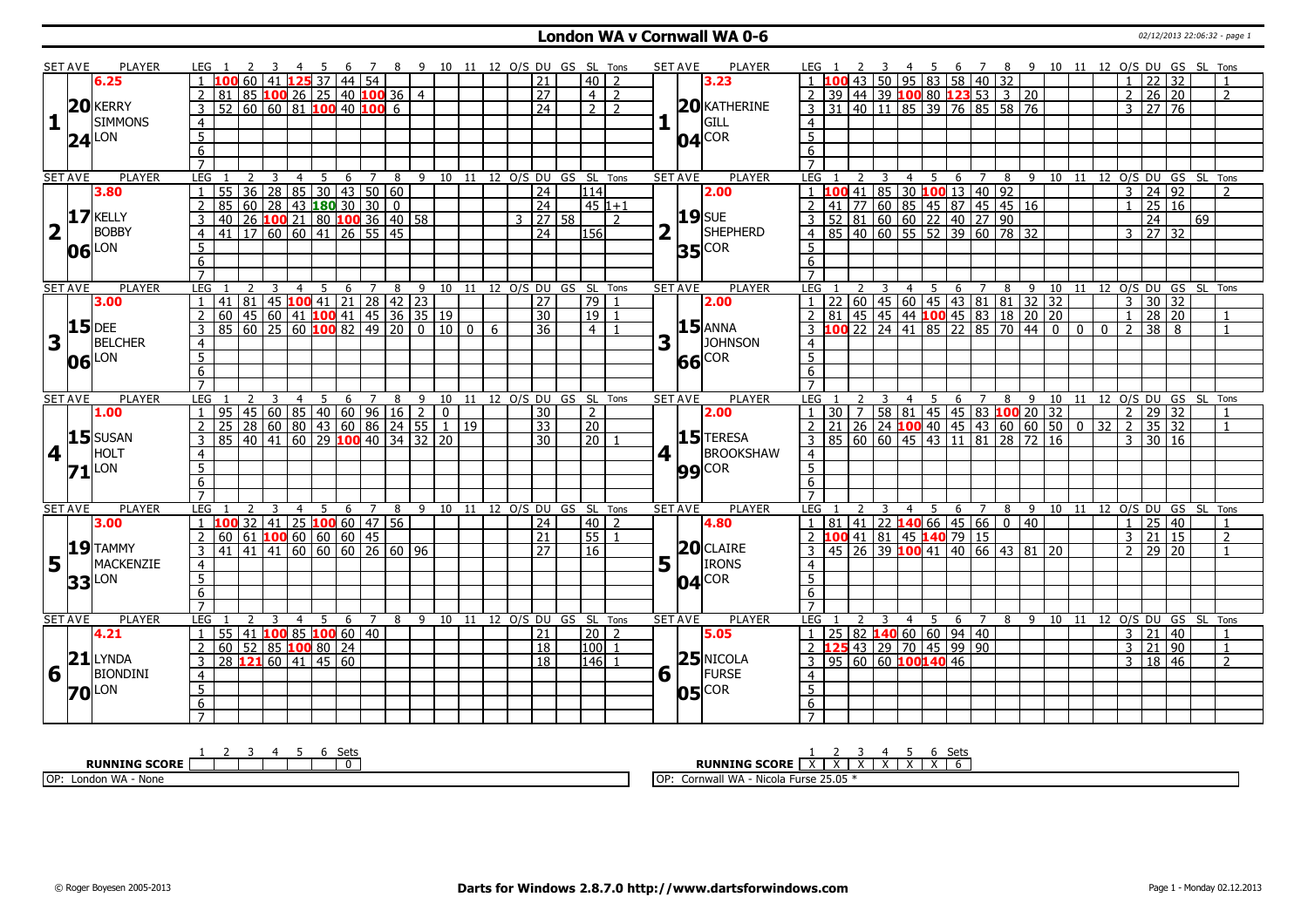### **London WA**

# **Cornwall WA**

| <b>PLAYER</b>          |  | W/Liwonilost | <b>AVE</b>           |                   | <b>TAVE POINTS DARTS TONS TON+ 180</b> |     |    |     | <b>TONS</b> | <b>IPLAYER</b>      |    | W/Liwonilost | <b>AVE</b> |                   | TAVE  POINTS   DARTS   TONS   TON+   180 |      |    |     | TONS     |
|------------------------|--|--------------|----------------------|-------------------|----------------------------------------|-----|----|-----|-------------|---------------------|----|--------------|------------|-------------------|------------------------------------------|------|----|-----|----------|
| <b>Kerry Simmons</b>   |  |              | 20.24                | 6.25              | 1457                                   |     |    | 01  | $6 + C$     | Katherine Gill      |    |              | 20.04      | 3.23              | 1503                                     | 75   |    | 01  |          |
| <b>Kelly Bobby</b>     |  |              | 7.061                | ا 3.80            | 1689                                   | 99  |    | OΙ  | $3+$        | Sue Shepherd        |    |              | 19.35      | 2.00 <sub>l</sub> | 1935                                     | 100  |    | 01  |          |
| Dee Belcher            |  |              | 15.061               | 3.00              | 1401                                   | 93  |    | OΙ  | 3+0         | Anna Johnson        |    |              | 15.66      | 2.00 <sub>l</sub> | 1503                                     | 96 i |    | 0 I |          |
| <b>Susan Holt</b>      |  |              |                      | 1.00 <sup>1</sup> | 1461                                   | 93  |    | 01  | $1+0$       | Teresa Brookshaw    |    |              | 15.99      | 2.00 <sub>l</sub> | 1503                                     | 94.  |    | 0 L |          |
| <b>Tammy Mackenzie</b> |  |              | 19.33                | 3.00 l            | 1392                                   |     |    | 01  | 3+0         | <b>Claire Irons</b> |    |              | 20.04      | 4.80 l            | 1503                                     | 75   |    |     | $4 + 0$  |
| Lynda Biondini         |  |              | $21.70$ <sup>1</sup> | l.21              | 1237                                   |     |    | 0 I |             | Nicola Furse        |    |              | 25.05      | 5.05              | 1503                                     | 60   |    |     | $4 + 0$  |
| <b>TOTALS</b>          |  | 18           | 17.77                |                   | 8637                                   | 486 | 19 | 01  |             | <b>ITOTALS</b>      | 18 |              | 18.90      |                   | 9450                                     | 500  | 13 |     | $17 + 0$ |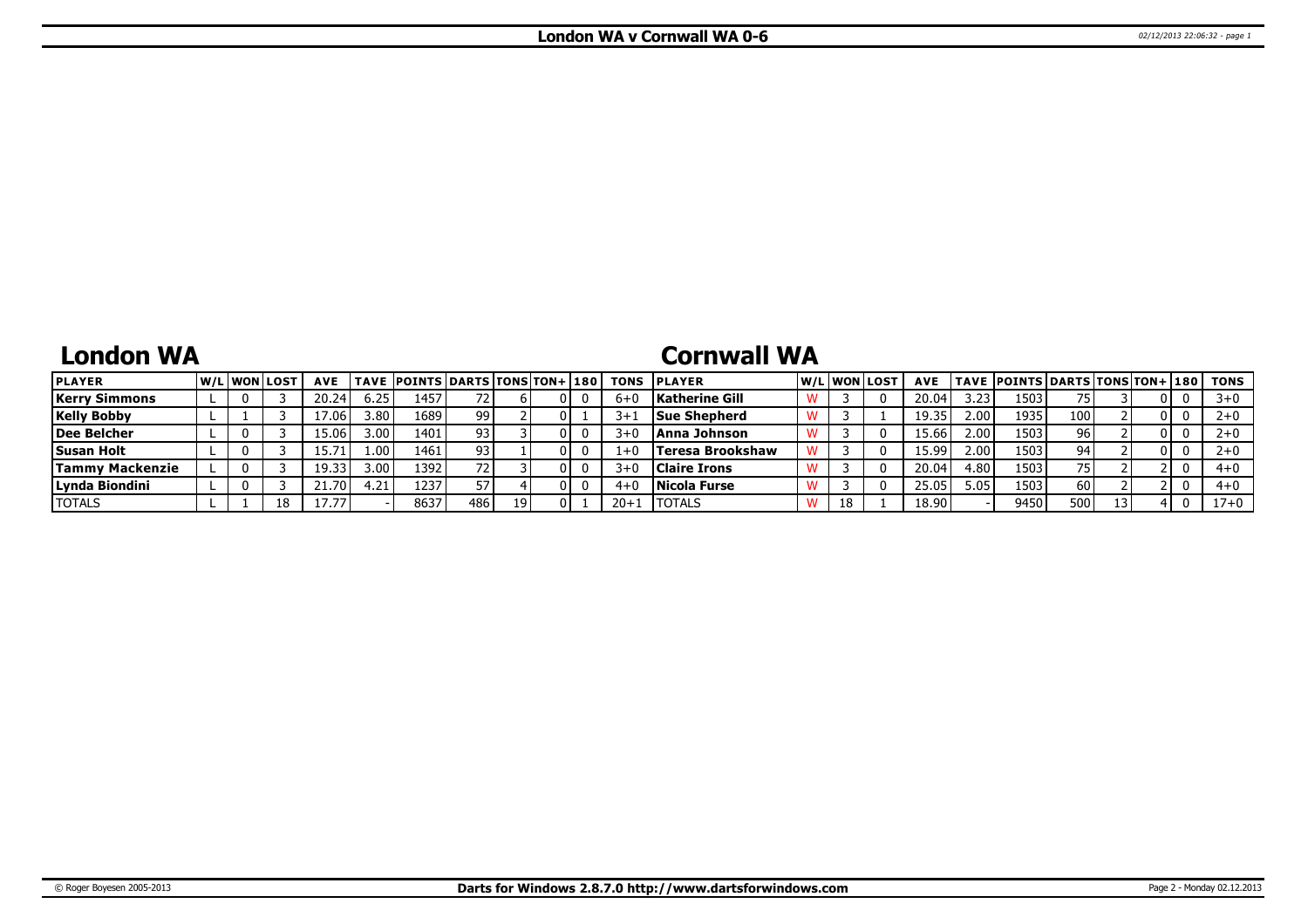#### **London MB v Cornwall MB 5-7** 02/12/2013 22:06:09 - page 1

|                         | SET AVE        | <b>PLAYER</b>       | LEG 1                                    |           | -5                                          |    | $\overline{7}$ |   | - 9                          | 10 11 12 O/S DU GS SL Tons |  |                      |       |                    |                          | <b>SET AVE</b>       | <b>PLAYER</b>     | 10 11 12 O/S DU GS SL Tons<br>LEG 1<br>- 45<br>6789                                                             |
|-------------------------|----------------|---------------------|------------------------------------------|-----------|---------------------------------------------|----|----------------|---|------------------------------|----------------------------|--|----------------------|-------|--------------------|--------------------------|----------------------|-------------------|-----------------------------------------------------------------------------------------------------------------|
|                         |                | 9.60                | 38                                       |           | 00180121                                    |    |                |   |                              |                            |  | l 19 l               | 40    |                    | D+1                      |                      | 7.40              | 60 60 60 100 80<br>60 <sup>1</sup><br>40 l                                                                      |
|                         |                |                     | 45<br>30                                 |           | 59   45   <mark>140</mark> 46   82   44   0 |    |                |   |                              |                            |  | 27                   |       | 10 <sup>1</sup>    |                          |                      |                   | 80<br>60 45 81 100 43 60 20 12<br>25<br>  12                                                                    |
|                         |                | 22 DARREN           | 45<br>3<br>65                            |           | $60$ 140 9 82                               |    |                |   |                              |                            |  | $\overline{18}$      |       | 100                |                          |                      | $22$ MALCOLM      | 41 100140 41 99 40 40<br>19   40<br>3<br>$\overline{z}$                                                         |
| 1                       | $\mathbf{I}$   | <b>IRVING</b>       | 81 100100 60 42 52 66<br>$\overline{4}$  |           |                                             |    |                |   |                              |                            |  | $3 \mid 21 \mid 66$  |       |                    | $\overline{2}$           |                      | <b>JOHNS</b>      | $60$ 55 45 60 100 60<br>$\overline{18}$<br>l121   1<br>$\overline{4}$                                           |
|                         |                |                     | $\overline{60}$ 100 68 45 100 30 58<br>5 |           |                                             |    |                |   |                              |                            |  | 21                   |       | $40$   2           |                          |                      |                   | $60$ 100 60 100 25 60 88 8<br>$\overline{22}$<br>8<br>5<br>$\overline{1}$<br>$\mathcal{D}$                      |
|                         |                | $22$ LON            | 6                                        |           |                                             |    |                |   |                              |                            |  |                      |       |                    |                          |                      | $32$ COR          | 6                                                                                                               |
|                         |                |                     | $\overline{7}$                           |           |                                             |    |                |   |                              |                            |  |                      |       |                    |                          |                      |                   |                                                                                                                 |
|                         | <b>SET AVE</b> | <b>PLAYER</b>       | <b>LEG</b><br>2                          | 3         | -5<br>4                                     | 6  | $\overline{7}$ | 8 | 9 10 11 12 O/S DU GS SL Tons |                            |  |                      |       |                    |                          | <b>SET AVE</b>       | <b>PLAYER</b>     | LEG<br>8 9 10 11 12 O/S DU GS SL Tons<br>4 5<br>6 7<br>3                                                        |
|                         |                | 10.61               | 66 100 55 45 90<br>$\mathbf{1}$          |           |                                             |    |                |   |                              |                            |  | $\overline{15}$      |       | 145 1              |                          |                      | 15.16             | 140135 80 98 48<br>$3 \mid 15 \mid 48$<br>$\mathcal{L}$                                                         |
|                         |                |                     | 45 100 121 81<br>$\overline{2}$          |           |                                             |    |                |   |                              |                            |  | 12                   |       | $\overline{154}$ 2 |                          |                      |                   | 60 140100100101<br>3   15   101<br>2<br>$\overline{4}$                                                          |
|                         |                | $25$ ROBBIE         | 3<br>00 100 81 100 60 60                 |           |                                             |    |                |   |                              |                            |  | 3   18   60          |       |                    | 3                        |                      | $28$ DAVID        | 140 <mark>100140</mark> 57 44<br>$20\overline{3}$<br>15                                                         |
| $\overline{\mathbf{2}}$ | $\mathbf{1}$   | HAIN                |                                          |           |                                             |    |                |   |                              |                            |  |                      |       |                    |                          |                      | HARRIS            | 140 41 60 140 80 20 10                                                                                          |
|                         |                |                     | 81<br>$\overline{4}$                     |           | $140$ 60 60 60 80 20                        |    |                |   |                              |                            |  | 2   20   20          |       |                    |                          |                      |                   | $\overline{21}$<br>$10$   2                                                                                     |
|                         |                | <b>36</b> LON       | 100 55 100100 44 78 12 12<br>5           |           |                                             |    |                |   |                              |                            |  | 22 12                |       |                    | 3                        |                      | 06 COR            | $\overline{34}$<br>5<br>30 81 26 140 41 60 89<br>21                                                             |
|                         |                |                     | 6                                        |           |                                             |    |                |   |                              |                            |  |                      |       |                    |                          |                      |                   | 6                                                                                                               |
|                         |                |                     | $\overline{7}$                           |           |                                             |    |                |   |                              |                            |  |                      |       |                    |                          |                      |                   |                                                                                                                 |
|                         | <b>SET AVE</b> | <b>PLAYER</b>       | LEG                                      |           | 5<br>$\overline{4}$                         | 6  | $\overline{7}$ | 8 | 9                            | 10<br>11                   |  | 12 O/S DU GS SL      |       |                    | Tons                     | <b>SET AVE</b>       | <b>PLAYER</b>     | $9 \t10$<br>12 0/S DU GS<br><b>LEG</b><br>$\overline{4}$<br>5<br>6<br>8<br>11<br>SL Tons<br>3<br>$\overline{7}$ |
|                         |                | 5.00                | 96<br>$\overline{39}$                    |           | 85 44 44 45 55                              |    |                |   |                              |                            |  | 21                   |       | 93                 |                          |                      | 8.05              | 45 100 60 105 91 40 32<br>$\overline{28}$<br>$\overline{23}$<br>$\overline{32}$<br>2                            |
|                         |                | $20$ NICK           | $\overline{2}$<br>55<br>100              |           | 59 45 100 45                                |    |                |   |                              |                            |  | 18                   |       | $97$   2           |                          |                      | $22$ CARL         | 60 60 100100 81 100<br>3<br>  18   100  <br>$\overline{3}$<br>$\overline{2}$                                    |
|                         |                |                     | 100100100 60 55 61 25<br>3               |           |                                             |    |                |   |                              |                            |  | $3 \mid 21 \mid 25$  |       |                    | 3                        |                      |                   | 60   81   100   41   41   41   61<br>76 1<br>21                                                                 |
| 3                       |                | <b>BUCKINGHAM</b>   | $\overline{4}$<br>43                     |           | $65$ 27 81 60 41 44 44 60                   |    |                |   |                              |                            |  | $\overline{27}$      |       | 36                 |                          | 3                    | NINNIS            | $60   60   83$ 100100 36 0 42 20<br>25 20<br>$\overline{2}$<br>$\overline{4}$                                   |
|                         |                | 44 LON              | $\overline{5}$                           |           |                                             |    |                |   |                              |                            |  |                      |       |                    |                          |                      | $16$ COR          |                                                                                                                 |
|                         |                |                     | 6                                        |           |                                             |    |                |   |                              |                            |  |                      |       |                    |                          |                      |                   | 6                                                                                                               |
|                         |                |                     | $\overline{7}$                           |           |                                             |    |                |   |                              |                            |  |                      |       |                    |                          |                      |                   |                                                                                                                 |
|                         | <b>SET AVE</b> | <b>PLAYER</b>       | LEG                                      |           | $\overline{4}$<br>-5                        | 6  | $\overline{7}$ | 8 | 9                            | 10 11 12 O/S DU GS SL      |  |                      |       |                    | Tons                     | <b>SET AVE</b>       | <b>PLAYER</b>     | LEG<br>12 O/S DU GS SL Tons<br>8 9<br>4<br>-5<br>6 7<br>10<br>$-11$                                             |
|                         |                | 4.95                | 57                                       |           | 78 81 58 83<br><b>125</b> 84 29 94 54 40    |    |                |   |                              |                            |  | 15                   |       | 144                |                          |                      | 9.55              | <mark>180</mark> 85 <mark>135</mark> 69 32<br>14<br>l 32.<br>$2+1$<br>$\mathcal{L}$                             |
|                         |                |                     | 2<br>75                                  |           |                                             |    |                |   |                              |                            |  |                      | 19 40 |                    |                          |                      | $22$ JON          | LOO100100 32 59 42 0<br>21<br>68 3                                                                              |
|                         |                | 24 STEVEN           | 3<br>55                                  |           | 85 60 96 100 45 20 35 5<br>43 134 75 136 32 |    |                |   |                              |                            |  | 3 27 5               |       |                    | -1                       |                      |                   | <b>100140100</b> 60 83 0 14 0<br>54 60 60 55 60 45<br>24<br>4 3                                                 |
| 4                       |                | FERGUSON            | $\overline{4}$<br>81                     |           |                                             |    |                |   |                              |                            |  | $1 \mid 16 \mid 32$  |       |                    | $\overline{2}$           | $4$   $\overline{ }$ | <b>DOWER</b>      | 167 <br>4<br>18                                                                                                 |
|                         |                | $16$ <sup>LON</sup> | 5 <sup>2</sup>                           |           |                                             |    |                |   |                              |                            |  |                      |       |                    |                          |                      | $92$ COR          | $5\overline{)}$                                                                                                 |
|                         |                |                     | $\overline{6}$                           |           |                                             |    |                |   |                              |                            |  |                      |       |                    |                          |                      |                   | 6                                                                                                               |
|                         |                |                     | $\overline{7}$                           |           |                                             |    |                |   |                              |                            |  |                      |       |                    |                          |                      |                   | $\overline{7}$                                                                                                  |
|                         | <b>SET AVE</b> | <b>PLAYER</b>       | LEG                                      | 3         | 5<br>$\overline{4}$                         | -6 | $\overline{7}$ | 8 | 9                            | 10 11 12 O/S DU GS SL Tons |  |                      |       |                    |                          | <b>SET AVE</b>       | <b>PLAYER</b>     | LEG<br>$\overline{4}$<br>$\overline{5}$<br>6 7<br>- 8<br>- 9<br>10<br>12 O/S DU<br>GS SL Tons<br>11             |
|                         |                | 6.87                | 46<br>$\mathbf{1}$                       |           | $96$   95   21   41                         |    |                |   |                              |                            |  | $\overline{15}$      |       | $\overline{202}$   |                          |                      | 11.45             | L40 <mark>100</mark> 38 83 80 60<br>17 60<br>$\overline{2}$<br>$1 \;$ $\sf 1$<br>$\overline{2}$                 |
|                         |                |                     | $\overline{2}$<br>39                     |           | 121140100101                                |    |                |   |                              |                            |  | $3 \mid 15 \mid 101$ |       |                    | $\overline{4}$           |                      |                   | 45 140 85 100<br>2<br>12<br>$131$ 2                                                                             |
|                         |                | $23$ GENE           | 3<br>46                                  |           | 28 13 59 41 60 85                           |    |                |   |                              |                            |  | 21                   |       | 169                |                          |                      | 26 RONNALD        | $45 \mid 43 \mid 60$ 100100 60 75 18<br>3<br>  24   18<br>$\overline{2}$<br>3                                   |
| 5                       | $\mathbf{I}$   | HILL                | $\overline{4}$                           | 78 100 81 | $\overline{40}$                             | 37 |                |   |                              |                            |  | $\overline{18}$      |       | 40 <sup>1</sup>    | $\overline{\phantom{0}}$ | 5                    | <b>COOK</b>       | 40100125100 0 36<br>17 36<br>$\overline{4}$<br>$\mathcal{P}$<br>$\overline{4}$                                  |
|                         |                | $09$ <sup>LON</sup> | $\overline{5}$                           |           |                                             |    |                |   |                              |                            |  |                      |       |                    |                          |                      | $76$ COR          | 5                                                                                                               |
|                         |                |                     | $\overline{6}$                           |           |                                             |    |                |   |                              |                            |  |                      |       |                    |                          |                      |                   | 6                                                                                                               |
|                         |                |                     | $\overline{7}$                           |           |                                             |    |                |   |                              |                            |  |                      |       |                    |                          |                      |                   | $\overline{7}$                                                                                                  |
|                         | <b>SET AVE</b> | <b>PLAYER</b>       | LEG                                      |           | 5<br>$\overline{4}$                         | 6  | 7              | 8 | 9                            | 10<br>- 11                 |  | 12 O/S DU GS SL Tons |       |                    |                          | <b>SET AVE</b>       | <b>PLAYER</b>     | LEG<br>12 O/S DU GS SL Tons<br>$\overline{4}$<br>-5<br>6 7<br>8<br>9 10<br>11                                   |
|                         |                | 4.20                | 60<br>58<br>$\mathbf{1}$                 |           | 55 69 81                                    |    | 98   58   14   |   |                              |                            |  | $\overline{24}$      |       | 8                  |                          |                      | 7.24              | 60 26 95 59 30 100 50<br>$\vert$ 24 $\vert$ 50<br>81<br>$\overline{3}$                                          |
|                         |                |                     | 60<br>43<br>$\overline{2}$               |           | 30   60   60   80   60   84   24            |    |                |   |                              |                            |  | 3   27   24          |       |                    |                          |                      |                   | 85 45 100100 21 29 30 0<br>81<br>$\overline{27}$<br>$10$   2                                                    |
|                         |                | $20$ TOMMY          | 3<br>140                                 |           | 60   60   43   180   0   18                 |    |                |   |                              |                            |  | 2   20   18          |       |                    | $2 + 1$                  |                      | $20$ <b>KEVIN</b> | 21   95   100   81   46   98<br>$\overline{18}$<br>$60$   1<br>3                                                |
| 6                       | $\vert \vert$  | SANWELL             | $\overline{4}$<br>64                     |           | 100 59 80 81 43 34                          |    |                |   |                              |                            |  | $\overline{21}$      |       | $40$   1           |                          | 6                    | DUNSTAN           | 100 60 35 124 26 85 31 40<br>23   40<br>$\overline{4}$<br>2<br>$\overline{2}$                                   |
|                         |                | 65 LON              | 59 60 83 45 59 58 81 36 20<br>5          |           |                                             |    |                |   |                              |                            |  | $3 \ 27 \ 20$        |       |                    |                          |                      | $ 42 ^{COR}$      | 60   45   26   85   100 36   10   73<br>$\overline{24}$<br>$66$   1<br>5                                        |
|                         |                |                     | 6                                        |           |                                             |    |                |   |                              |                            |  |                      |       |                    |                          |                      |                   | 6                                                                                                               |
|                         |                |                     |                                          |           |                                             |    |                |   |                              |                            |  |                      |       |                    |                          |                      |                   |                                                                                                                 |

**RUNNING SCORE**  $\begin{array}{|c|c|c|c|c|}\n\hline\n & 2 & 3 & 4 & 5 & 6 & \text{Sets} \\
\hline\n\end{array}$ 

**RUNNING SCORE**  $\begin{array}{|c|c|c|c|c|}\n\hline\n\textbf{1} & \textbf{2} & \textbf{3} & \textbf{4} & \textbf{5} & \textbf{6} & \textbf{Sets} \\
\hline\n\textbf{5} & \textbf{5} & \textbf{6} & \textbf{7} & \textbf{8} & \textbf{8} & \textbf{14} \\
\hline\n\textbf{6} & \textbf{7} & \textbf{8} & \textbf{9} & \textbf{14} & \textbf{15} & \textbf{15} & \textbf{15} \\
\hline\n\textbf{7} & \textbf{8$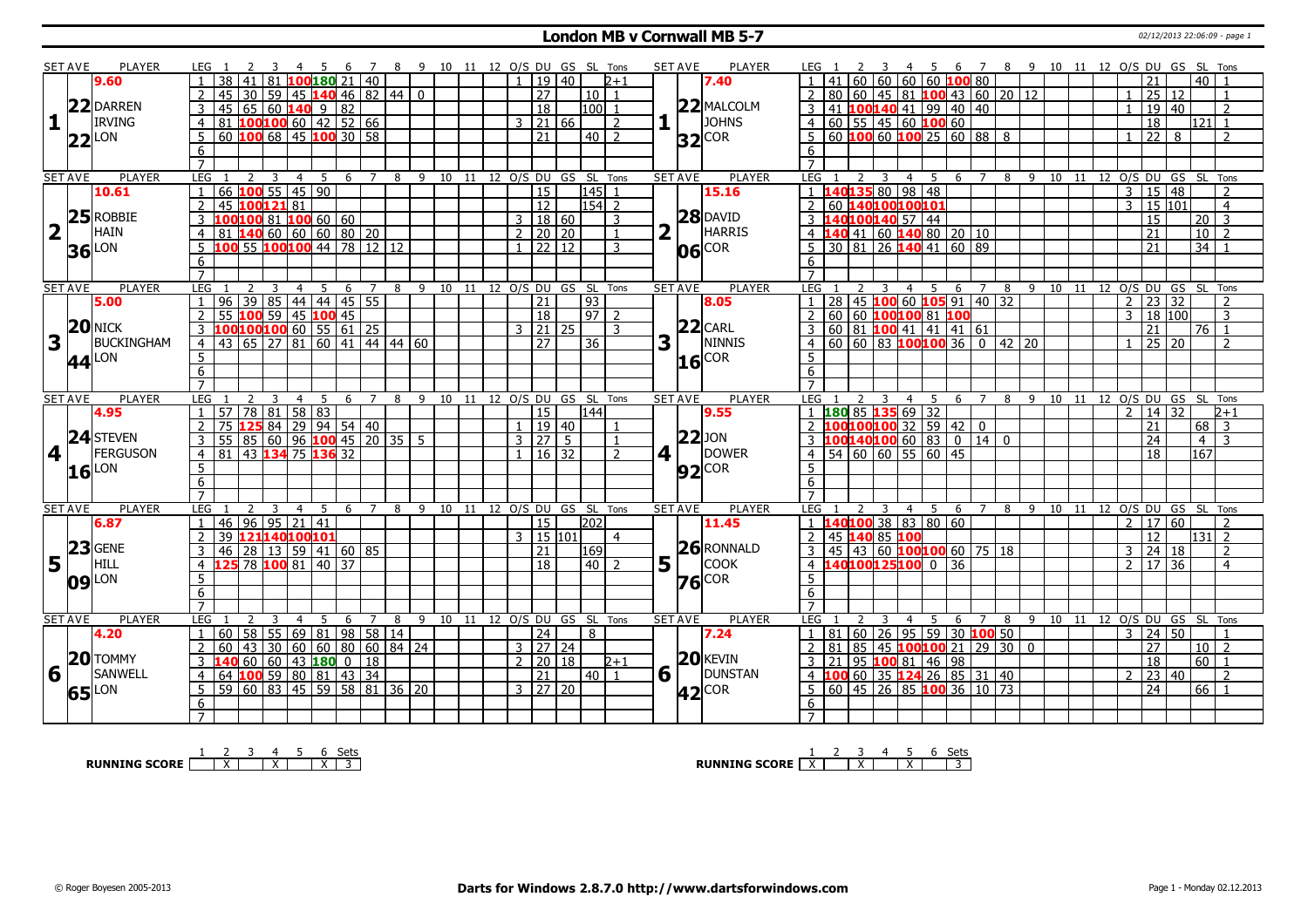### **London MB v Cornwall MB 5-7** 02/12/2013 22:06:09 - page 2

|                         | SET AVE        | <b>PLAYER</b>       | LEG 1                                   |                                      | 4 5            | - 6                              |                  |     |                  |    |               |                       | 7 8 9 10 11 12 O/S DU GS SL Tons | <b>SET AVE</b>     | <b>PLAYER</b>      | LEG 1<br>45                                           | 6 7 8 9 10 11 12 O/S DU GS SL Tons |         |                                |                       |                                   |                      |                  |                                  |
|-------------------------|----------------|---------------------|-----------------------------------------|--------------------------------------|----------------|----------------------------------|------------------|-----|------------------|----|---------------|-----------------------|----------------------------------|--------------------|--------------------|-------------------------------------------------------|------------------------------------|---------|--------------------------------|-----------------------|-----------------------------------|----------------------|------------------|----------------------------------|
|                         |                | 11.00               | 180 81                                  |                                      |                | $100$ 60 70 10                   |                  |     |                  |    |               | 1   16   10           | $2 + 1$                          |                    | 7.32               | 42 100 40 85 72 135                                   |                                    |         |                                |                       |                                   | 18                   | $\overline{27}$  |                                  |
|                         |                |                     |                                         | 100100100 80   20   20               |                |                                  |                  |     |                  |    | $\mathcal{P}$ | 20 20                 | 3                                |                    |                    | 85   40   85   <mark>100</mark> 50   85               |                                    |         |                                |                       |                                   | 18                   | $56$   1         |                                  |
|                         |                | $28$ MATT           | 140 <mark>100</mark> 41 45              |                                      |                |                                  |                  |     |                  |    |               | 12                    | $\overline{2}$<br>1751           |                    | $27$ ALEK          | 3 140117140 48 56                                     |                                    |         |                                |                       |                                   | 14 56                |                  | 3                                |
| $\overline{\mathbf{z}}$ |                | WINZAR              | 22 60 140 140 47 92<br>$\overline{4}$   |                                      |                |                                  |                  |     |                  |    |               | 2  17  92             | $\overline{z}$                   | 7                  | GILL               | 4 60 87 80 28 81                                      |                                    |         |                                |                       | $\overline{15}$                   |                      | 165              |                                  |
|                         |                | $14$ <sup>LON</sup> | 5                                       |                                      |                |                                  |                  |     |                  |    |               |                       |                                  |                    | $ 02 ^{COR}$       | 5                                                     |                                    |         |                                |                       |                                   |                      |                  |                                  |
|                         |                |                     | 6                                       |                                      |                |                                  |                  |     |                  |    |               |                       |                                  |                    |                    | 6                                                     |                                    |         |                                |                       |                                   |                      |                  |                                  |
|                         |                |                     | $\overline{7}$                          |                                      |                |                                  |                  |     |                  |    |               |                       |                                  |                    |                    | $\overline{7}$                                        |                                    |         |                                |                       |                                   |                      |                  |                                  |
|                         | <b>SET AVE</b> | <b>PLAYER</b>       | LEG                                     | 3                                    | 4              | -5<br>6                          | 7                | 8   |                  |    |               |                       | 9 10 11 12 O/S DU GS SL Tons     | <b>SET AVE</b>     | <b>PLAYER</b>      | <b>LEG</b><br>4<br>-5                                 | 6<br>7                             |         | 8 9 10 11 12 0/S DU GS SL Tons |                       |                                   |                      |                  |                                  |
|                         |                | 2.40                | $\overline{36}$<br>97                   |                                      |                | (60   66   85   89   28)         |                  |     |                  |    |               | $\overline{21}$       | $\sqrt{40}$                      |                    | 7.25               | 1 <b>100</b> 59 24 <b>121</b> 89 56 52                |                                    |         |                                |                       | $\overline{3}$                    | 21 52                |                  | $\mathcal{L}$                    |
|                         |                |                     | $\overline{2}$<br>140 21                | 60 60 26                             |                |                                  |                  |     |                  |    |               | 15                    | 1941                             |                    |                    | 2 100 99 180 30 52 40                                 |                                    |         |                                |                       | $\overline{2}$                    | 17   40              |                  | $2 + 1$                          |
|                         |                | 20 RICHARD          | 3<br>44                                 | 145 24 59 58 100                     |                |                                  |                  |     |                  |    |               | $\overline{18}$       | 171                              |                    | $26$ <b>KEVIN</b>  | 3   85   60   58   124   100   74                     |                                    |         |                                |                       | 3                                 | $18 \overline{)74}$  |                  | $\mathcal{L}$                    |
| $8^{\text{h}}$          |                | <b>GUMBLE</b>       | $\overline{4}$                          |                                      |                |                                  |                  |     |                  |    |               |                       |                                  | 8                  | BRAY               | $\overline{4}$                                        |                                    |         |                                |                       |                                   |                      |                  |                                  |
|                         |                |                     | $\overline{5}$                          |                                      |                |                                  |                  |     |                  |    |               |                       |                                  |                    | $84$ COR           | $\overline{5}$                                        |                                    |         |                                |                       |                                   |                      |                  |                                  |
|                         |                | $33$ <sup>LON</sup> | 6                                       |                                      |                |                                  |                  |     |                  |    |               |                       |                                  |                    |                    | 6                                                     |                                    |         |                                |                       |                                   |                      |                  |                                  |
|                         |                |                     | $\overline{7}$                          |                                      |                |                                  |                  |     |                  |    |               |                       |                                  |                    |                    |                                                       |                                    |         |                                |                       |                                   |                      |                  |                                  |
|                         | <b>SET AVE</b> | <b>PLAYER</b>       | LEG <sub>1</sub>                        | 3                                    | $\overline{4}$ | $\overline{5}$<br>$\overline{6}$ |                  |     |                  |    |               |                       | 7 8 9 10 11 12 0/S DU GS SL Tons | <b>SET AVE</b>     | <b>PLAYER</b>      | 4 5 6 7 8 9 10 11 12 0/S DU GS SL Tons<br>LEG 1<br>2  |                                    |         |                                |                       |                                   |                      |                  |                                  |
|                         |                | 3.07                | $60$   43   60 <b>100</b> 60   60       |                                      |                |                                  |                  |     |                  |    |               | $\overline{18}$       | 118 1                            |                    | 9.63               | 1 137100100 60 48 48 8                                |                                    |         |                                |                       | $2 \ 20 \ 8$                      |                      |                  | 3                                |
|                         |                |                     | 83 60 22 45 100 83 40<br>2              |                                      |                |                                  |                  |     |                  |    |               | 21                    | 68 l                             |                    |                    | <b>35</b> 80 <b>137</b> 59 53 21 16<br>2 <sub>1</sub> |                                    |         |                                |                       | 3                                 | 21 16                |                  | $\overline{2}$                   |
|                         |                | $21$ STUART         | 3<br>95                                 | 60   24   38   60   81 <b>107</b> 36 |                |                                  |                  |     |                  |    |               | 23 36                 |                                  |                    | $22$ CARL          | $3   60   50   60   100   27   44   120   8$          |                                    |         |                                |                       | 24                                |                      | $32$   2         |                                  |
| $9^{\top}$              |                | PATT                | 85<br>$\overline{4}$                    | $96$ 40 30 28 94 44 78               |                |                                  |                  |     |                  |    |               | 24                    | 6                                | $9\sqrt{1}$        | JEFFERY            | $4   41   60   83   45   45$ 134 53 40                |                                    |         |                                |                       | $\mathcal{P}$                     | 23 40                |                  | -1                               |
|                         |                | $07$ <sup>LON</sup> | 5                                       |                                      |                |                                  |                  |     |                  |    |               |                       |                                  |                    | $41$ COR           | $\overline{5}$                                        |                                    |         |                                |                       |                                   |                      |                  |                                  |
|                         |                |                     | 6                                       |                                      |                |                                  |                  |     |                  |    |               |                       |                                  |                    |                    | 6                                                     |                                    |         |                                |                       |                                   |                      |                  |                                  |
|                         |                |                     | $\overline{7}$                          |                                      |                |                                  |                  |     |                  |    |               |                       |                                  |                    |                    | $\overline{7}$                                        |                                    |         |                                |                       |                                   |                      |                  |                                  |
| <b>SET AVE</b>          |                | <b>PLAYER</b>       | LEG                                     |                                      | $\overline{4}$ | 5<br>6                           | $7^{\circ}$      | 8   | 9                | 10 |               |                       | 11 12 0/S DU GS SL Tons          | <b>SET AVE</b>     | <b>PLAYER</b>      | LEG<br>$\overline{4}$<br>5                            | 6<br>$7^{\circ}$                   | 8       | 9 10                           | 11 12 O/S DU GS SL    |                                   |                      |                  | Tons                             |
|                         |                |                     |                                         |                                      |                |                                  |                  |     |                  |    |               |                       |                                  |                    |                    |                                                       |                                    |         |                                |                       |                                   |                      |                  |                                  |
|                         |                |                     | $\mathbf{1}$                            |                                      |                |                                  |                  |     |                  |    |               |                       |                                  |                    |                    |                                                       |                                    |         |                                |                       | $\overline{3}$                    |                      |                  |                                  |
|                         |                | 1.40                | 41<br>140                               | 85 38 38 25 22                       |                |                                  |                  |     |                  |    |               | 18                    | 252                              |                    | 7.86               | 1 180 100 97 85 7 32                                  |                                    |         |                                |                       | $\mathcal{E}$                     | 18 32                |                  | $2 + 1$                          |
|                         | <b>19</b> JIM  |                     | $\overline{2}$<br>$\mathcal{E}$         | $96$ 80 59                           |                |                                  |                  |     |                  |    |               | $\overline{12}$<br>21 | $\overline{126}$                 |                    |                    | 2 24 96 131 97 153                                    |                                    |         |                                |                       |                                   | 15 153               |                  | $\overline{2}$<br>$\overline{2}$ |
|                         |                |                     | $57$ 42 47 42 13 68 84                  |                                      |                |                                  |                  |     |                  |    |               |                       | 148                              |                    | 27 DARRYL          | 3 41 78 100 58 54 122 48                              |                                    |         |                                |                       | $3 \mid 21 \mid 48$               |                      |                  |                                  |
| 10 L                    |                | <b>IFOSTER</b>      | $\overline{4}$                          |                                      |                |                                  |                  |     |                  |    |               |                       |                                  | .a i               | <b>BAKER</b>       | $\overline{4}$                                        |                                    |         |                                |                       |                                   |                      |                  |                                  |
|                         |                | $16$ <sup>LON</sup> | $\overline{5}$                          |                                      |                |                                  |                  |     |                  |    |               |                       |                                  |                    | <b>83</b> COR      | $\overline{5}$                                        |                                    |         |                                |                       |                                   |                      |                  |                                  |
|                         |                |                     | $\overline{6}$<br>$\overline{7}$        |                                      |                |                                  |                  |     |                  |    |               |                       |                                  |                    |                    | 6<br>$\overline{7}$                                   |                                    |         |                                |                       |                                   |                      |                  |                                  |
|                         | <b>SET AVE</b> | <b>PLAYER</b>       | LEG <sub>1</sub>                        |                                      |                | -5<br>-6                         | $\overline{7}$   | - 8 |                  |    |               |                       | 9 10 11 12 O/S DU GS SL Tons     | <b>SET AVE</b>     | <b>PLAYER</b>      | LEG<br>4 5                                            |                                    |         |                                |                       |                                   |                      |                  |                                  |
|                         |                | 2.20                | 45<br>41<br>$\mathbf{1}$                |                                      |                |                                  |                  |     |                  |    |               | 24                    | 10                               |                    | 9.40               | 1 <sup>1</sup>                                        | 6 7 8 9 10 11 12 O/S DU GS SL Tons |         |                                |                       | 3   27   57                       |                      |                  | $\overline{2}$                   |
|                         |                |                     | $\overline{99}$<br>$\overline{2}$<br>60 |                                      |                | 46   60   60   90   99   50      |                  |     |                  |    | $\mathcal{P}$ |                       |                                  |                    |                    | 40 40 17 125100 26 45 51 57<br>$\overline{2}$         |                                    |         |                                |                       |                                   |                      |                  |                                  |
|                         |                | $22$ HENRY          | 3<br>41                                 | 120 85 80                            |                |                                  | $\sqrt{17}$   40 |     |                  |    |               | 20 40<br>21           | 32                               |                    | 23 ANDREW          | 41 60 95 100 45 100                                   |                                    |         |                                |                       | $\overline{18}$<br>$\overline{2}$ | 23<br>$\overline{4}$ | $60\overline{2}$ | 2                                |
|                         |                |                     | 83   95   59                            | $ 81 96$ <b>100</b> 60 55 36         | 5              | 85                               |                  |     |                  |    |               | $\overline{15}$       | 174                              |                    |                    | $3   81   100135   65   43   67   6   4$              |                                    |         |                                |                       | 3                                 | 15 68                |                  | 2                                |
| 11                      |                | <b>MURPHY</b>       | $\overline{4}$                          |                                      |                |                                  |                  |     |                  |    |               |                       |                                  | $\mathbf{1}$       | <b>DUNSTAN</b>     | 4 140140 60 93 68                                     |                                    |         |                                |                       |                                   |                      |                  |                                  |
|                         |                | $35$ <sup>LON</sup> | 5                                       |                                      |                |                                  |                  |     |                  |    |               |                       |                                  |                    | $ 42 ^{COR}$       | 5                                                     |                                    |         |                                |                       |                                   |                      |                  |                                  |
|                         |                |                     | 6<br>$\overline{7}$                     |                                      |                |                                  |                  |     |                  |    |               |                       |                                  |                    |                    | 6<br>$\overline{7}$                                   |                                    |         |                                |                       |                                   |                      |                  |                                  |
|                         | <b>SET AVE</b> | <b>PLAYER</b>       | LEG                                     |                                      |                | 5<br>6                           | 7                | 8   | 9                | 10 |               |                       | 11 12 O/S DU GS SL Tons          | <b>SET AVE</b>     | <b>PLAYER</b>      | I FG.<br>4<br>5                                       | 6<br>7                             | -9<br>8 |                                | 10 11 12 O/S DU GS SL |                                   |                      |                  | Tons                             |
|                         |                | 5.63                | $\sqrt{44}$<br>60<br>$\mathbf{1}$       | 40 55                                |                | 30                               |                  |     | $59$ 59 58 56 40 |    |               | 2   29   40           |                                  |                    | 2.00               | 25 100 24 83 41 41 47 40 61<br>1 <sup>1</sup>         |                                    |         |                                |                       | 27                                |                      | 39               |                                  |
|                         |                |                     | $\overline{2}$<br>60                    |                                      |                |                                  |                  |     |                  |    |               | $2 \mid 20 \mid 36$   | 3                                |                    |                    |                                                       |                                    |         |                                |                       | $\overline{21}$                   |                      | $\overline{249}$ |                                  |
|                         |                | $20$ MATTHEW        | 3                                       | 60 100 45 100 100 36                 |                |                                  | $0$ 115 5        |     |                  |    |               | $2 \mid 23 \mid 5$    | $\overline{2}$                   |                    | $16$ <b>KIERAN</b> | 2 38 27 42 22 55 44 24                                |                                    |         |                                |                       | 21                                |                      | 97 1             |                                  |
|                         |                |                     | 123 85 140 93 40                        |                                      |                |                                  |                  |     |                  |    |               |                       |                                  |                    |                    | $3 \mid 30 \mid 65 \mid 60 \mid 43$ 100 21 85         |                                    |         |                                |                       |                                   |                      |                  |                                  |
| 12 <sup>1</sup>         |                | <b>WILSON</b>       | 4                                       |                                      |                |                                  |                  |     |                  |    |               |                       |                                  | $2^{\overline{1}}$ | HEARD              | $\overline{4}$<br>5 <sup>1</sup>                      |                                    |         |                                |                       |                                   |                      |                  |                                  |
|                         |                | <b>88</b> LON       | $\overline{5}$                          |                                      |                |                                  |                  |     |                  |    |               |                       |                                  |                    | $20$ COR           |                                                       |                                    |         |                                |                       |                                   |                      |                  |                                  |
|                         |                |                     | $\overline{6}$<br>$\overline{7}$        |                                      |                |                                  |                  |     |                  |    |               |                       |                                  |                    |                    | $\overline{6}$<br>$\overline{7}$                      |                                    |         |                                |                       |                                   |                      |                  |                                  |

| 10<br>---                                                            | ⊂ot<br>ັບປ                                                                                            |
|----------------------------------------------------------------------|-------------------------------------------------------------------------------------------------------|
| <b>RUNNING SCORE</b><br>$\ddot{\phantom{1}}$<br>$\lambda$            | <b>RUNNING SCORE</b><br>$\cdot$                                                                       |
| OP:<br>$\sim$ $\sim$ $\sim$<br>- Matt Winzar 28.1<br>London M<br>טוי | $\sim$ $\sim$<br>1OP<br>$II$ MD<br>ה וrrvlי <sup>ר</sup><br>. Baker i<br>cornwall<br>ם ויו<br>رن ، رے |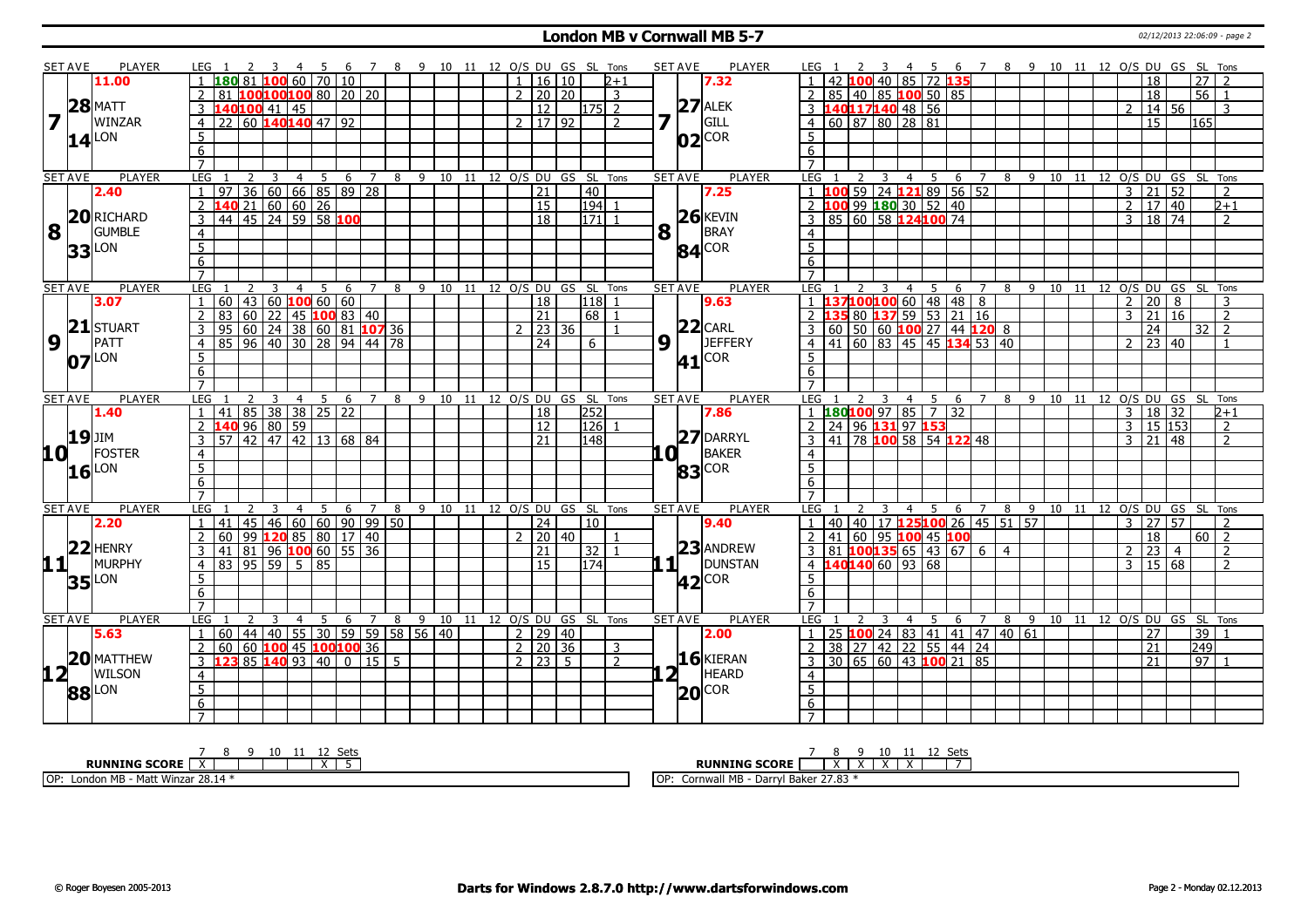# **London MB**

## **Cornwall MB**

| <b>PLAYER</b>        | W/L WON LOST | <b>AVE</b> | <b>TAVE</b>       | <b>POINTS DARTS TONS TON+1180</b> |                 |    |  | <b>TONS</b> | <b>PLAYER</b>         |   |    | W/Liwonilost | <b>AVE</b> |       | TAVE POINTS DARTS TONS TON+ 180 |      |    |    | <b>TONS</b> |
|----------------------|--------------|------------|-------------------|-----------------------------------|-----------------|----|--|-------------|-----------------------|---|----|--------------|------------|-------|---------------------------------|------|----|----|-------------|
| Darren Irving        |              | 22.22      | 9.60              | 2355                              | 106             |    |  | 8+          | <b>Malcolm Johns</b>  |   |    |              | 22.32      | /0.40 | 2344                            | 105  |    |    | $7 + 0$     |
| Robbie Hain          |              | 25.36      | 10.61             | 22061                             | 87              |    |  | $10 + C$    | David Harris          |   |    |              | 28.06      | 15.16 | 2441                            | 87   |    |    | 12+0        |
| Nick Buckingham      |              | 20.44      | 5.00 <sup>1</sup> | 1778                              | 87              |    |  | $5+0$       | <b>Carl Ninnis</b>    |   |    |              | 22.16      | 8.05  | 1928                            | 87   |    |    | $8 + 0$     |
| Steven Ferguson      |              | 24.16      | 4.95              | 1860                              | 77)             |    |  | $4 + 0$     | <b>Jon Dower</b>      |   |    |              | 22.92      | 9.55  | 1765                            | 77   |    |    | $8 + 1$     |
| <b>Gene Hill</b>     |              | 23.09      | 6.87              | 1593                              | 69              |    |  | $6 + 0$     | <b>Ronnald Cook</b>   |   |    |              | 26.76      | 11.45 | 1873                            | 70   |    |    | $10 + 0$    |
| <b>Tommy Sanwell</b> |              | 20.65      | 4.20              | 2457                              | 119'            |    |  | $3 + 1$     | <b>Kevin Dunstan</b>  |   |    |              | 20.42      | 7.24  | 2369                            | 116' |    |    | $7 + 0$     |
| <b>Matt Winzar</b>   |              | 28.14      | 1.00 <sub>l</sub> | 1829                              | 65              |    |  | $9 + 1$     | Alek Gill             |   |    |              | 27.02      | 7.32  | 1756                            | 65   |    |    | $6+0$       |
| Richard Gumble       |              | 20.33      | 2.40              | 1098                              | 54              |    |  | $2+0$       | <b>Kevin Brav</b>     |   |    |              | 26.84      | 7.25  | 1503                            | 56   |    |    | $6 + 1$     |
| <b>Stuart Patt</b>   |              | 21.07      | 3.07              | 1812                              | 86 l            |    |  | $3 + 0$     | <b>Carl Jefferv</b>   | w |    |              | 22.41      | 9.63  | 1972                            | 88   |    |    | $8 + 0$     |
| Jim Foster           |              | 19.16      | 1.40              | 977                               | 51              |    |  | $1 + 0$     | Darryl Baker          |   |    |              | 27.83      | 7.86  | 1503                            | 54   |    |    | $6 + 1$     |
| <b>Henry Murphy</b>  |              | 22.35      | 2.20              | 1788                              | 80 l            |    |  | $2+0$       | <b>Andrew Dunstan</b> |   |    |              | 23.42      | 9.40  | 1944                            | 83   |    |    | $8 + 0$     |
| Matthew Wilson       |              | 20.88      | 5.63              | 1503                              | 72 <sub>1</sub> |    |  | $5 + C$     | <b>Kieran Heard</b>   |   |    |              | 16.20      | 2.00  | 1118                            | 69   |    |    | $2 + 0$     |
| <b>TOTALS</b>        |              | 22.30      |                   | 21256                             | 953             | 44 |  | $58 + 3$    | <b>TOTALS</b>         |   | 27 |              | 23.53      |       | 22516                           | 957  | 68 | 17 | $88 + 3$    |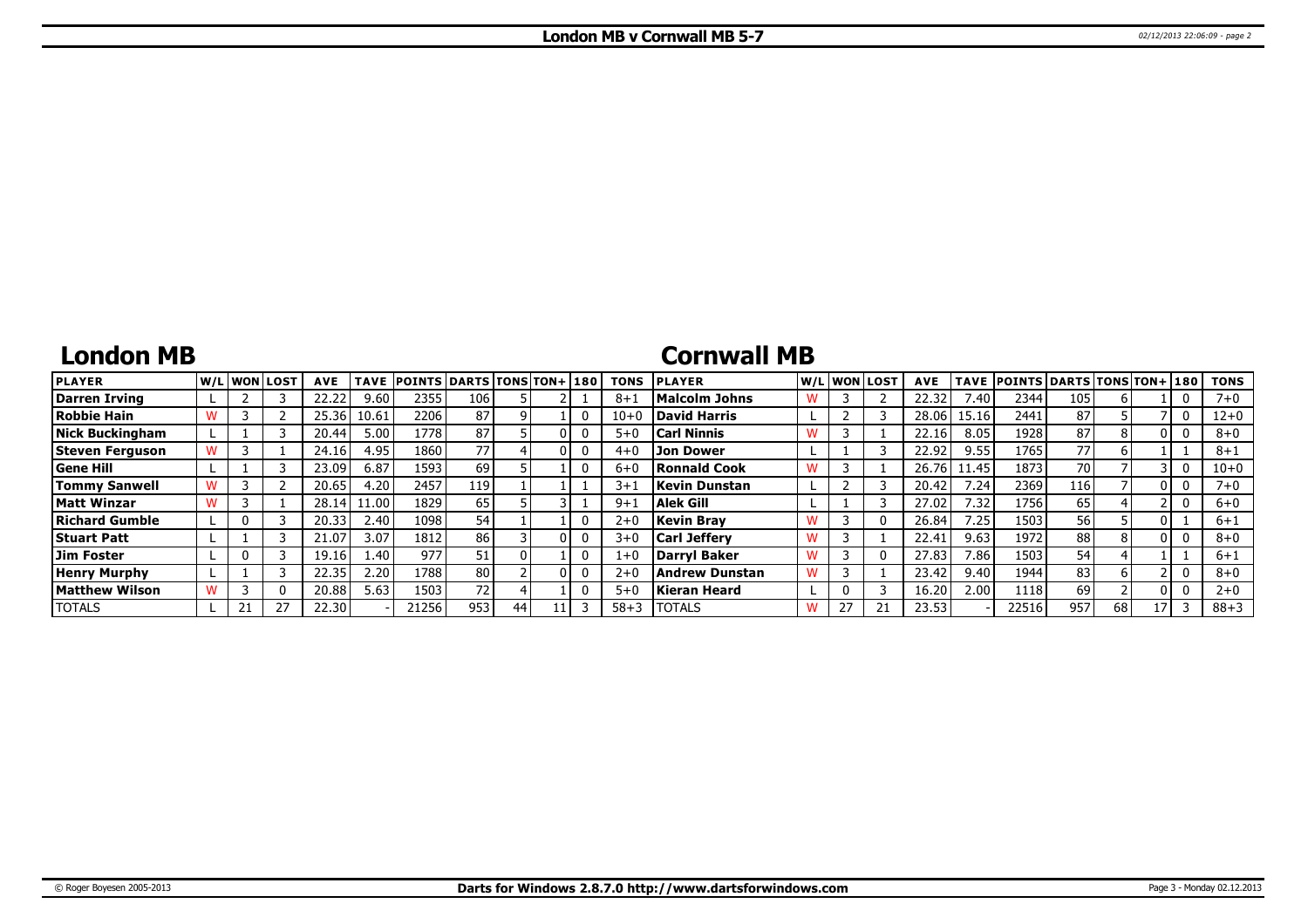### **London WB v Cornwall WB 4-2** 02/12/2013 22:05:47 - page 1

|                         | SET AVE        | <b>PLAYER</b>       | LEG 1                                                                                                                     |                                         |       |                |                 |                 |                |            |                                  |                                                         |             |             |              |                                   |       |                        | 7 8 9 10 11 12 O/S DU GS SL Tons |                | SET AVE        | <b>PLAYER</b> | LEG 1                             |    |          | $\overline{\mathbf{3}}$ |    | 45                    |   |                                        |                                       |                                                                                                    |             |                |                 |                     | 6 7 8 9 10 11 12 O/S DU GS SL Tons |                                        |
|-------------------------|----------------|---------------------|---------------------------------------------------------------------------------------------------------------------------|-----------------------------------------|-------|----------------|-----------------|-----------------|----------------|------------|----------------------------------|---------------------------------------------------------|-------------|-------------|--------------|-----------------------------------|-------|------------------------|----------------------------------|----------------|----------------|---------------|-----------------------------------|----|----------|-------------------------|----|-----------------------|---|----------------------------------------|---------------------------------------|----------------------------------------------------------------------------------------------------|-------------|----------------|-----------------|---------------------|------------------------------------|----------------------------------------|
|                         |                | 2.39                |                                                                                                                           |                                         |       | 60 I           | 60              |                 |                |            |                                  | $33 \mid 15 \mid 68 \mid 42 \mid 8 \mid 40$             |             |             |              | $2 \mid 32 \mid 40$               |       |                        |                                  |                |                | 3.40          |                                   |    | 36       | l 11                    | 41 |                       |   |                                        |                                       | 60 40 45 100 37 51                                                                                 | $\mathbf 0$ |                | 33              |                     | 20 I                               |                                        |
|                         |                |                     |                                                                                                                           | 83                                      | 37    |                |                 |                 |                |            |                                  | 60  41  45  95   0 0 30                                 | $\Omega$    |             |              | $\overline{33}$                   |       | 110 L 1                |                                  |                |                |               |                                   |    | 45 60    |                         |    |                       |   |                                        |                                       | $\Omega$                                                                                           | 14          |                | 31 <sup>1</sup> | 14                  |                                    | $\mathcal{L}$                          |
|                         |                | $17$ CARLY          | $\mathbf{3}$<br>55                                                                                                        |                                         |       |                |                 |                 |                |            | $\frac{92}{41}$ 70 30 85 92 28 8 |                                                         |             |             |              | $1 \mid 25 \mid 8$                |       |                        |                                  |                |                | $16$ CARLA    | 3                                 |    |          |                         |    |                       |   |                                        | 85 11 30 57 95 97 40 29 37            |                                                                                                    |             |                | 27              |                     | 20                                 |                                        |
| $\mathbf{1}$            |                | <b>TOWNSEND</b>     | 60 41 21 85 81 139 74<br>$\overline{4}$                                                                                   |                                         |       |                |                 |                 |                |            |                                  |                                                         |             |             |              | 3   21   74                       |       |                        |                                  |                |                | RUBERRY       |                                   |    |          |                         |    | 4 41 45 40 60 44 85   |   |                                        |                                       |                                                                                                    |             |                | $\overline{18}$ |                     | 186                                |                                        |
|                         |                |                     | 5                                                                                                                         |                                         |       |                |                 |                 |                |            |                                  |                                                         |             |             |              |                                   |       |                        |                                  |                |                |               | 5 <sup>1</sup>                    |    |          |                         |    |                       |   |                                        |                                       |                                                                                                    |             |                |                 |                     |                                    |                                        |
|                         |                | <b>96</b> LON       | $\overline{6}$                                                                                                            |                                         |       |                |                 |                 |                |            |                                  |                                                         |             |             |              |                                   |       |                        |                                  |                | $31^{ COR }$   |               | 6                                 |    |          |                         |    |                       |   |                                        |                                       |                                                                                                    |             |                |                 |                     |                                    |                                        |
|                         |                |                     | $\overline{7}$                                                                                                            |                                         |       |                |                 |                 |                |            |                                  |                                                         |             |             |              |                                   |       |                        |                                  |                |                |               | $\overline{7}$                    |    |          |                         |    |                       |   |                                        |                                       |                                                                                                    |             |                |                 |                     |                                    |                                        |
|                         |                | <b>PLAYER</b>       | LEG                                                                                                                       | 2                                       | -3    |                |                 |                 | $\overline{Z}$ |            |                                  |                                                         |             |             |              |                                   |       |                        |                                  |                | <b>SET AVE</b> | PLAYER        | LEG 1                             |    |          |                         |    |                       |   |                                        |                                       |                                                                                                    |             |                |                 |                     |                                    |                                        |
|                         | <b>SET AVE</b> |                     | 85                                                                                                                        | 60                                      |       | 4              | $5\overline{)}$ | $6\overline{6}$ |                | 8          |                                  | 9 10 11 12 O/S DU GS SL Tons<br>41 60 45 40 28 54 50 38 |             |             |              | $\frac{1}{2}$   29   38           |       |                        |                                  |                |                |               |                                   |    |          | 3                       | 4  | 5                     |   |                                        | 6 7 8 9<br>60 45 41 41 60 43 82 43 20 |                                                                                                    |             |                | 27              |                     | $\overline{66}$                    | 10 11 12 O/S DU GS SL Tons             |
|                         |                | 3.40                |                                                                                                                           |                                         |       |                |                 |                 |                |            |                                  |                                                         |             |             |              |                                   |       |                        |                                  |                |                | 2.00          |                                   |    |          |                         |    |                       |   |                                        |                                       |                                                                                                    |             |                |                 |                     |                                    |                                        |
|                         |                | $17$ KELLY          | $\overline{2}$<br>45                                                                                                      |                                         |       |                |                 |                 |                |            |                                  | 45 60 7 140 82 38 76 0 8                                |             |             |              | $2 \ 29 \ 8$                      |       |                        | $\overline{1}$                   |                |                | 16 SARAH      |                                   |    |          |                         |    |                       |   |                                        |                                       | 2 52 60 41 28 52 41 66 22 49 24<br>3 52 <b>100 100</b> 30 87 87 0 31 10                            |             |                | $\overline{30}$ |                     | 66                                 |                                        |
|                         |                |                     | 3<br>60                                                                                                                   | 85                                      |       |                |                 |                 |                |            |                                  | $100100$ 28 74 0 22 0 32                                |             |             |              | $3 \overline{)30} \overline{)32}$ |       |                        | $\overline{2}$                   |                |                |               |                                   |    |          |                         |    |                       |   |                                        |                                       |                                                                                                    |             |                | 27              |                     | 4 <sup>1</sup>                     | $\overline{2}$                         |
| $\overline{\mathbf{2}}$ |                | <b>BOBBY</b>        | $\overline{4}$                                                                                                            |                                         |       |                |                 |                 |                |            |                                  |                                                         |             |             |              |                                   |       |                        |                                  | $\overline{2}$ |                | GILL          |                                   |    |          |                         |    |                       |   |                                        |                                       |                                                                                                    |             |                |                 |                     |                                    |                                        |
|                         |                | $08$ <sup>LON</sup> | $\overline{5}$                                                                                                            |                                         |       |                |                 |                 |                |            |                                  |                                                         |             |             |              |                                   |       |                        |                                  |                | $27$ COR       |               | $\overline{5}$                    |    |          |                         |    |                       |   |                                        |                                       |                                                                                                    |             |                |                 |                     |                                    |                                        |
|                         |                |                     | 6                                                                                                                         |                                         |       |                |                 |                 |                |            |                                  |                                                         |             |             |              |                                   |       |                        |                                  |                |                |               | 6                                 |    |          |                         |    |                       |   |                                        |                                       |                                                                                                    |             |                |                 |                     |                                    |                                        |
|                         |                |                     | $\overline{7}$                                                                                                            |                                         |       |                |                 |                 |                |            |                                  |                                                         |             |             |              |                                   |       |                        |                                  |                |                |               |                                   |    |          |                         |    |                       |   |                                        |                                       |                                                                                                    |             |                |                 |                     |                                    |                                        |
|                         | <b>SET AVE</b> | <b>PLAYER</b>       | LEG                                                                                                                       |                                         | 3     | $\overline{4}$ |                 |                 |                |            |                                  | 5 6 7 8 9 10 11 12 O/S DU GS SL Tons                    |             |             |              |                                   |       |                        |                                  |                | <b>SET AVE</b> | <b>PLAYER</b> | LEG                               |    |          | $\overline{\mathbf{3}}$ |    |                       |   |                                        |                                       |                                                                                                    |             |                |                 |                     |                                    | 4 5 6 7 8 9 10 11 12 0/S DU GS SL Tons |
|                         |                | 1.00                | 41                                                                                                                        |                                         |       |                |                 |                 |                |            | $26$ 11 15 60 22 66 66 55        |                                                         |             |             |              | 27                                |       | 139                    |                                  |                |                | 2.40          |                                   |    |          |                         |    |                       |   |                                        | $17 60 30$ 100 51 23 0 12 68          |                                                                                                    |             |                |                 | $2 \mid 29 \mid 68$ |                                    |                                        |
|                         |                |                     | 44 57 45 60 100 35 45 29 45<br>$\overline{2}$                                                                             |                                         |       |                |                 |                 |                |            |                                  |                                                         |             |             |              | $\overline{27}$                   |       | $\boxed{41}$           |                                  |                |                |               | 2                                 |    |          |                         |    |                       |   |                                        |                                       |                                                                                                    |             |                |                 | $3 \ 27 \ 16$       |                                    |                                        |
|                         |                | $14$ LISA           | $\overline{3}$<br>21                                                                                                      |                                         |       |                |                 |                 |                |            |                                  | 45 70 41 52 60 41 40 45 17                              |             |             |              | $\overline{30}$                   |       | 69                     |                                  |                |                | $16$ BECKY    | $\overline{3}$                    |    |          |                         |    |                       |   |                                        |                                       |                                                                                                    |             |                |                 | $3 \mid 33 \mid 20$ |                                    |                                        |
| 3                       |                | DUNFORD             | $\overline{4}$                                                                                                            |                                         |       |                |                 |                 |                |            |                                  |                                                         |             |             |              |                                   |       |                        |                                  | 3              |                | <b>CURNOW</b> | $\overline{4}$                    |    |          |                         |    |                       |   |                                        |                                       |                                                                                                    |             |                |                 |                     |                                    |                                        |
|                         |                | <b>93</b> LON       | $\overline{5}$                                                                                                            |                                         |       |                |                 |                 |                |            |                                  |                                                         |             |             |              |                                   |       |                        |                                  |                | <b>89</b> COR  |               | 5 <sup>7</sup>                    |    |          |                         |    |                       |   |                                        |                                       |                                                                                                    |             |                |                 |                     |                                    |                                        |
|                         |                |                     | 6                                                                                                                         |                                         |       |                |                 |                 |                |            |                                  |                                                         |             |             |              |                                   |       |                        |                                  |                |                |               | 6                                 |    |          |                         |    |                       |   |                                        |                                       |                                                                                                    |             |                |                 |                     |                                    |                                        |
|                         |                |                     | $\overline{7}$                                                                                                            |                                         |       |                |                 |                 |                |            |                                  |                                                         |             |             |              |                                   |       |                        |                                  |                |                |               | $\overline{7}$                    |    |          |                         |    |                       |   |                                        |                                       |                                                                                                    |             |                |                 |                     |                                    |                                        |
|                         | <b>SET AVE</b> | <b>PLAYER</b>       | LEG                                                                                                                       | $\mathcal{P}$                           | 3     | $\overline{4}$ | 5 <sup>5</sup>  |                 |                | 6 7 8      |                                  | 9 10 11 12 0/S DU GS SL Tons                            |             |             |              |                                   |       |                        |                                  |                | <b>SET AVE</b> | <b>PLAYER</b> | LEG <sub>1</sub>                  |    |          | 3                       |    | 4 5 6                 |   |                                        |                                       |                                                                                                    |             |                |                 |                     |                                    | 7 8 9 10 11 12 0/S DU GS SL Tons       |
|                         |                |                     |                                                                                                                           |                                         |       |                |                 |                 |                |            |                                  |                                                         |             |             |              |                                   |       |                        |                                  |                |                |               |                                   |    |          |                         |    |                       |   |                                        |                                       |                                                                                                    |             |                |                 |                     |                                    |                                        |
|                         |                | 8.00                | 60 60 40 36 100 100 29 37 39<br>$\mathbf{1}$                                                                              |                                         |       |                |                 |                 |                |            |                                  |                                                         |             |             |              | 3 27 39                           |       |                        | $\overline{z}$                   |                |                | 1.40          | $\overline{1}$                    |    |          |                         |    |                       |   | 55 62 24 11 28 140 25 80               |                                       |                                                                                                    |             |                | 24              |                     | 76                                 |                                        |
|                         |                |                     | 60<br>$\overline{2}$                                                                                                      |                                         |       |                |                 |                 |                |            |                                  | <b>100</b> 24 41 41 <b>100</b> 59 36 20 20              |             |             | $\mathbf{1}$ | 28 20                             |       |                        | $\overline{z}$                   |                |                |               | 2                                 |    |          |                         |    |                       |   |                                        | 45 41 22 33 41 24 28 26 41 60         |                                                                                                    |             |                | 30              |                     | 140                                |                                        |
|                         |                | $19$ DEB            | 100100100100 24 7 21 49<br>3                                                                                              |                                         |       |                |                 |                 |                |            |                                  |                                                         |             |             |              | $2 \mid 23 \mid 49$               |       |                        | $\overline{4}$                   |                |                | $15$ TYRIAN   |                                   |    |          |                         |    |                       |   | $3 \ 22 \ 69 \ 45 \ 85 \ 26 \ 26 \ 85$ |                                       |                                                                                                    |             |                | 21              |                     | 143                                |                                        |
| $\overline{\mathbf{4}}$ | $\mathbf{L}$   | <b>WATLING</b>      | $\overline{4}$                                                                                                            |                                         |       |                |                 |                 |                |            |                                  |                                                         |             |             |              |                                   |       |                        |                                  | 4              |                | <b>JESSE</b>  | $\overline{4}$                    |    |          |                         |    |                       |   |                                        |                                       |                                                                                                    |             |                |                 |                     |                                    |                                        |
|                         |                | LON                 | $\overline{5}$                                                                                                            |                                         |       |                |                 |                 |                |            |                                  |                                                         |             |             |              |                                   |       |                        |                                  |                |                |               | $\overline{5}$                    |    |          |                         |    |                       |   |                                        |                                       |                                                                                                    |             |                |                 |                     |                                    |                                        |
|                         | 27             |                     | 6                                                                                                                         |                                         |       |                |                 |                 |                |            |                                  |                                                         |             |             |              |                                   |       |                        |                                  |                |                | $25$ COR      | 6                                 |    |          |                         |    |                       |   |                                        |                                       |                                                                                                    |             |                |                 |                     |                                    |                                        |
|                         |                |                     | $\overline{7}$                                                                                                            |                                         |       |                |                 |                 |                |            |                                  |                                                         |             |             |              |                                   |       |                        |                                  |                |                |               | $\overline{7}$                    |    |          |                         |    |                       |   |                                        |                                       |                                                                                                    |             |                |                 |                     |                                    |                                        |
|                         | <b>SET AVE</b> | <b>PLAYER</b>       | LEG                                                                                                                       |                                         |       |                | -5              | - 6             |                |            |                                  | 7 8 9 10 11 12 O/S DU GS SL Tons                        |             |             |              |                                   |       |                        |                                  |                | <b>SET AVE</b> | <b>PLAYER</b> | LEG <sub>1</sub>                  |    |          |                         |    | - 5                   |   |                                        |                                       |                                                                                                    |             |                |                 |                     |                                    | 6 7 8 9 10 11 12 0/S DU GS SL Tons     |
|                         |                | 4.40                | $\boxed{60}$ $\boxed{30}$ $\boxed{60}$ $\boxed{66}$ $\boxed{60}$ $\boxed{45}$ $\boxed{14}$ $\boxed{60}$ $\boxed{76}$<br>1 |                                         |       |                |                 |                 |                |            |                                  |                                                         | $0 \mid 30$ |             |              | $1 \mid 31 \mid 30$               |       |                        |                                  |                |                | 2.00          | -1-1                              |    | 85 26 21 |                         |    | $65 \ 26$             |   |                                        | 60 81 30 29                           | 19 40                                                                                              |             |                | 33              |                     | 19                                 |                                        |
|                         |                |                     | 44 85 83 45 44 100 0<br>$\overline{2}$                                                                                    |                                         |       |                |                 |                 |                |            |                                  |                                                         |             |             |              | 21                                |       | l100l 1                |                                  |                |                |               | $\overline{2}$                    |    |          |                         |    | 60 76 81 100 100 78 6 |   |                                        |                                       |                                                                                                    |             |                | 19              | 6                   |                                    | $\mathcal{P}$                          |
|                         |                | 17 ANDREA           |                                                                                                                           | 60                                      | 68 45 |                | l 37 l          |                 |                | 60 78 32 8 |                                  |                                                         |             |             |              | 27                                |       | 32                     |                                  |                |                | $16$ ANGIE    |                                   | 15 |          | 85 19 41                |    |                       |   |                                        | 60   45   94   80   22   40           |                                                                                                    |             |                | $\overline{28}$ | 40                  |                                    |                                        |
|                         |                | <b>WALKER</b>       | 78<br>$\overline{4}$                                                                                                      | 11                                      |       |                |                 |                 |                |            |                                  | $\mathbf{0}$                                            |             | $0 \mid 20$ |              |                                   | 34 20 |                        |                                  |                |                | <b>BIRD</b>   | 4                                 | 30 | 9        |                         |    |                       |   |                                        |                                       | $\vert$ 26 $\vert$ 25 $\vert$ 43 $\vert$ 50 $\vert$ 26 $\vert$ 30 $\vert$ 36 $\vert$ 35 $\vert$ 45 |             |                | $\overline{33}$ |                     | 146l                               |                                        |
| 5                       |                |                     | 26 140 60 60 100 43 54 18<br>5                                                                                            |                                         |       |                |                 |                 |                |            |                                  |                                                         |             |             | $\mathbf{1}$ | 22 18                             |       |                        | $\overline{2}$                   | 5              |                |               | 5                                 |    |          |                         |    |                       |   |                                        |                                       |                                                                                                    |             |                | $\overline{24}$ |                     | 117                                |                                        |
|                         |                | <b>58</b> LON       | 6                                                                                                                         |                                         |       |                |                 |                 |                |            |                                  |                                                         |             |             |              |                                   |       |                        |                                  |                | $ 23 $ COR     |               | 6                                 |    |          |                         |    |                       |   | 44 36 41 41 85 41 60 36                |                                       |                                                                                                    |             |                |                 |                     |                                    |                                        |
|                         |                |                     | $\overline{7}$                                                                                                            |                                         |       |                |                 |                 |                |            |                                  |                                                         |             |             |              |                                   |       |                        |                                  |                |                |               | $\overline{7}$                    |    |          |                         |    |                       |   |                                        |                                       |                                                                                                    |             |                |                 |                     |                                    |                                        |
|                         |                | <b>PLAYER</b>       | LEG                                                                                                                       |                                         | 3     | $\overline{4}$ | 5               | 6               | $7^{\circ}$    | 8          |                                  | 9 10 11 12 O/S DU GS SL Tons                            |             |             |              |                                   |       |                        |                                  |                | <b>SET AVE</b> | <b>PLAYER</b> | LEG                               |    |          |                         | 4  | 5                     | 6 | 7                                      |                                       | 8 9 10 11                                                                                          |             |                |                 |                     | 12 O/S DU GS SL                    | Tons                                   |
|                         | <b>SET AVE</b> | 5.36                | 35  <br>$\mathbf{1}$                                                                                                      |                                         |       |                |                 |                 |                |            |                                  |                                                         |             |             |              | 21                                |       |                        |                                  |                |                | 7.53          | $\mathbf{1}$                      |    |          |                         |    |                       |   |                                        |                                       |                                                                                                    |             |                |                 | 3 21 113            |                                    | $\overline{1}$                         |
|                         |                |                     | $\overline{2}$                                                                                                            | 41   45   81   <mark>135</mark> 82   27 |       |                |                 |                 |                |            |                                  |                                                         |             |             |              | <b>18</b>                         |       | 55 1                   |                                  |                |                |               | $\mathcal{P}$                     |    |          |                         |    |                       |   | 76 26 60 60 85 81 113                  |                                       |                                                                                                    |             | $\overline{2}$ |                 |                     |                                    | 3                                      |
|                         |                |                     | 45   45   140   45   26   55  <br>17                                                                                      |                                         |       |                |                 |                 |                |            |                                  |                                                         |             |             |              | 24                                |       | $ 145 $ 1<br>$100$   2 |                                  |                |                |               |                                   |    |          |                         |    |                       |   | 100 30 100 140 19 78 34                |                                       |                                                                                                    |             | 3              |                 | 20 34<br>24 23      |                                    | 3                                      |
|                         |                | 19 LEANNE           | $\mathsf{3}$                                                                                                              | $140$ 2 25 25 30 41 121                 |       |                |                 |                 |                |            |                                  |                                                         |             |             |              |                                   |       |                        |                                  |                |                | $23$ NICOLA   |                                   |    |          |                         |    |                       |   | 3 26 100 100 26 41 100 85 23           |                                       |                                                                                                    |             |                |                 |                     |                                    |                                        |
| $6 \mid \cdot \mid$     |                | <b>TOPPER</b>       | $\overline{4}$                                                                                                            |                                         |       |                |                 |                 |                |            |                                  |                                                         |             |             |              |                                   |       |                        |                                  |                | $6\sqrt{1}$    | BIDDICK       | $\overline{4}$                    |    |          |                         |    |                       |   |                                        |                                       |                                                                                                    |             |                |                 |                     |                                    |                                        |
|                         | 10             | LON                 | $\overline{5}$                                                                                                            |                                         |       |                |                 |                 |                |            |                                  |                                                         |             |             |              |                                   |       |                        |                                  |                | $ 12 ^{COR}$   |               | $\overline{5}$                    |    |          |                         |    |                       |   |                                        |                                       |                                                                                                    |             |                |                 |                     |                                    |                                        |
|                         |                |                     | 6<br>$\overline{7}$                                                                                                       |                                         |       |                |                 |                 |                |            |                                  |                                                         |             |             |              |                                   |       |                        |                                  |                |                |               | $6\overline{6}$<br>$\overline{7}$ |    |          |                         |    |                       |   |                                        |                                       |                                                                                                    |             |                |                 |                     |                                    |                                        |

| Sets                                                                                          | Set:                                                                                       |
|-----------------------------------------------------------------------------------------------|--------------------------------------------------------------------------------------------|
| <b>RUNNING SCORE</b><br>$\ddot{\phantom{1}}$<br>$\ddot{\phantom{1}}$<br>$\lambda$<br>$\cdots$ | $- - - -$<br><b>RUNNING</b><br>$\ddot{\phantom{1}}$<br>' SCORE<br>$\lambda$<br>$\cdots$    |
| OP:<br>$\sim$ $\sim$<br><b>WB</b><br>) Watling<br>Do.<br>Londor<br>טסע<br><b>LJ.</b>          | $\sim$ $\sim$<br>MIR<br>l OF<br>⊢Biddick 23.12<br>- Nicola <sup>F</sup><br>" - UN'dil VVD. |